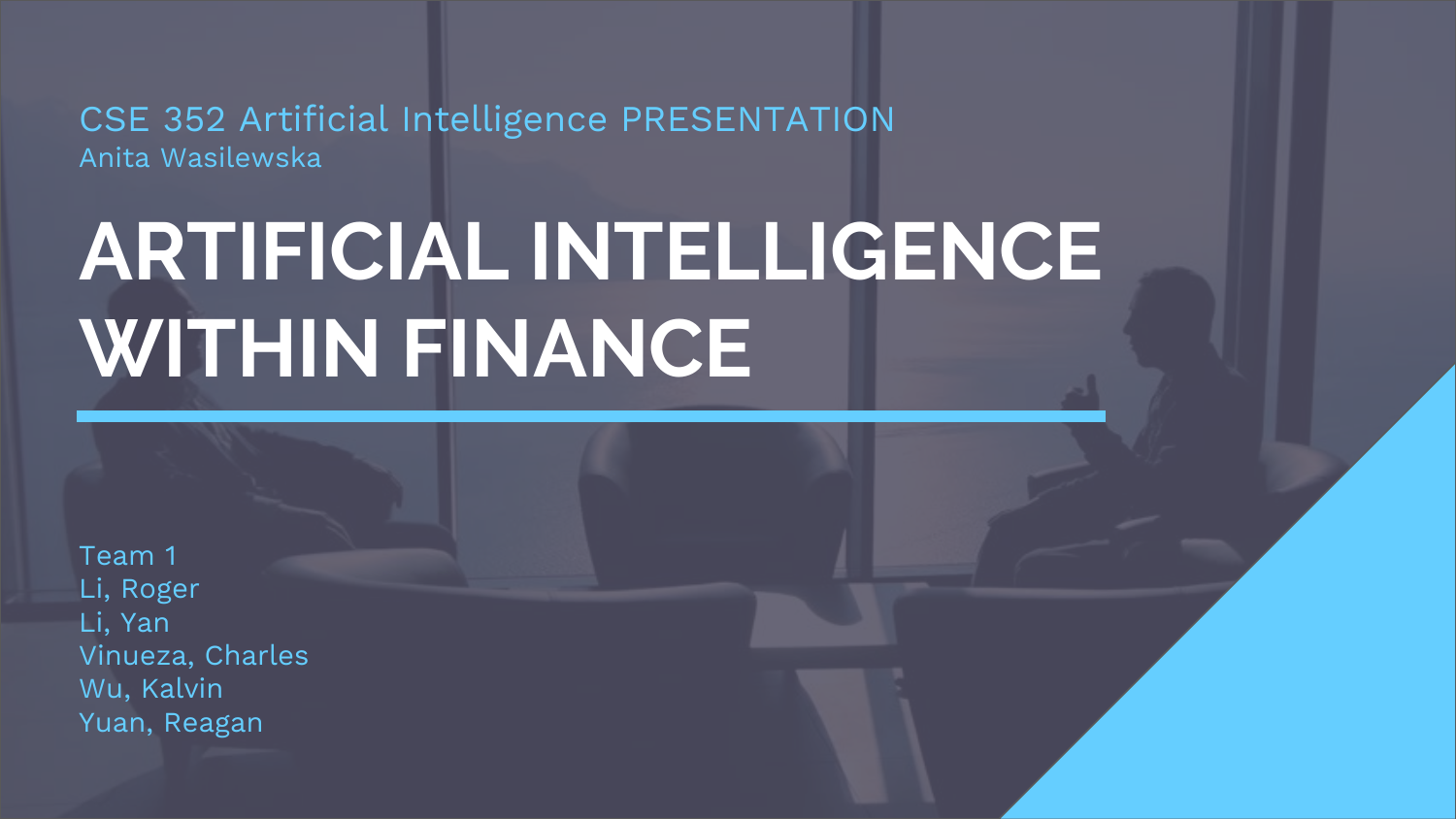### REFERENCES

- Bloomberg Analytic Workshops. "Machine Learning in Finance 2016." April 2016

- Coyle, Damien; Prasad, Girijesh; McGinnity, Thomas. *Faster Self-Organizing Fuzzy Neural Network Training.* IEEE, May 2009.

- Eliaçik, Alpaslan Burak; Erdoğan, Erdoğan. "User-weighted sentiment analysis for financial community on Twitter." IEEE, November 2015.

- Glasserman, Paul. *Monte Carlo Methods in Financial Engineering*. Springer, 2010.

- Halton, John H. "A Retrospective and Prospective Survey of the Monte Carlo Method. January 1970. <http://epubs.siam.org/doi/abs/10.1137/1012001>

- Investopedia. "Monte Carlo Simulation." <http://www.investopedia.com/terms/m/montecarlosimulation.asp> - Kuremoto, Takashi; Obayashi, Masanao; Kobayashi, Kunikazu. *Forecasting Time Series by SOFNN with Reinforcement Learning*. ResearchGate, September 2013.

- Murphy, Kevin P. *Machine Learning: a Probabilistic Perspective*. MIT Press, 2013.

- Murtha, James A. *Incorporating Historical Data Into Monte Carlo Simulation.* OnePetro, March 1994.

- Pavlyshenko, Bohdan. "Granger Causality Test for Frequent Itemsets in Financial Tweets". October 2015. <https://www.linkedin.com/pulse/granger-causality-test-frequent-itemsets-keywords-bohdan-pavlyshenko/

- Sanders Analytics LLC, Various datasets collected and used. <http://www.sananalytics.com/lab/>

- Stanford, "Deeply Moving: Deep Learning for Sentiment Analysis" <https://nlp.stanford.edu/sentiment/>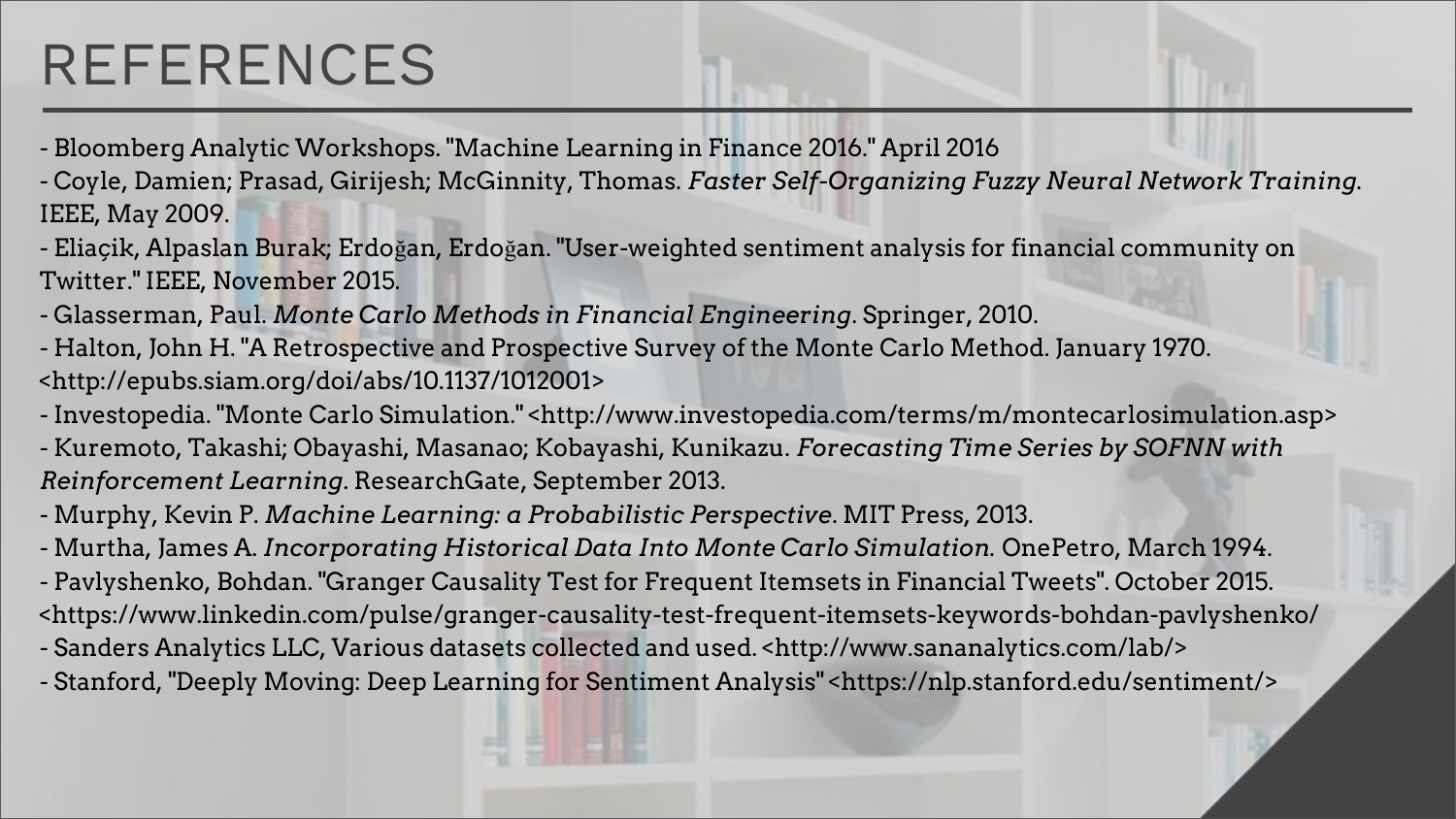## **OVERVIEW**

Applications of AI within Finance:

#### Sentiment Analysis

- Using natural language processing on news, journals, articles, and social media
- Using sentiment analysis to determine positive/negative sentiment on processed language
- Accurately represent the public opinion of asset valuations
- Correlate sentiment with actual assets/future movements via Granger Causality
- Using SOFNN learning to predict the movements with historic data and sentiment data
- Weighting various sentiment data via self correcting to more accurately aggregate sentiment analysis

#### Monte Carlo Simulations

- Understanding Monte Carlo simulations via the Unknown Bag approach
- The way influences/signals change Monte Carlo simulations
- Testing various signals against a simulation of a volatile and heavily influenced asset
- Using Bayesian networks to automatically draw correlations with various signals and price movements
- Using Bayesian networks to draw weighted influences based on various signals
- Using weighted signals to adjust Monte Carlo simulations for backtesting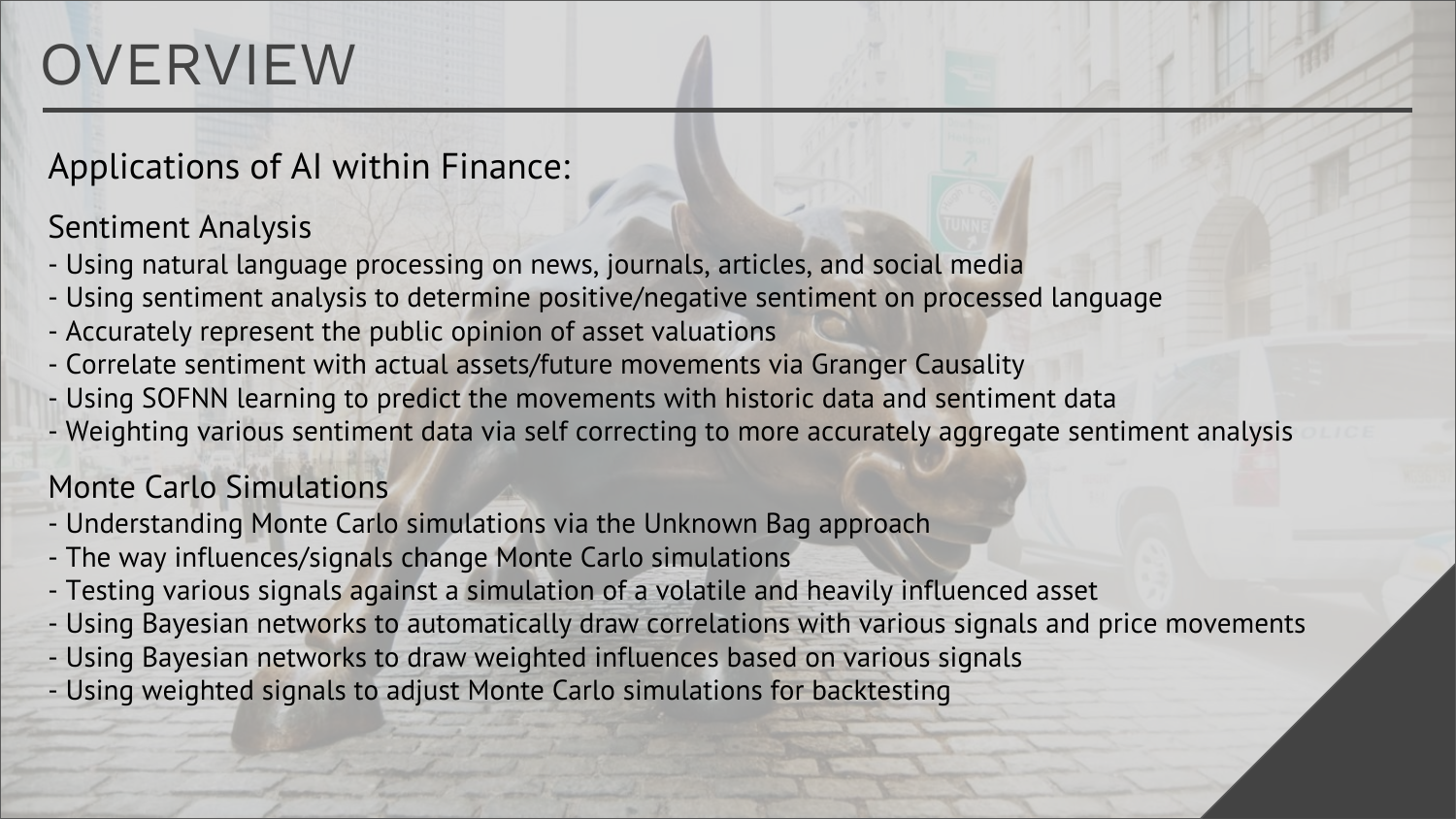## Asset Pricing

How are stocks/assets priced within the market? Why are they worth their value?

- Valuations of the underlying asset (e.g. company) at hand
- Executive decisions and business plans
- Past performance and financial reports
- Technical analysis and pattern detection

All of this leads to an expected **future value** that determines the value of any asset

- Note that people always trade an asset for the value they believe it will be worth in the future, rather than the present value
- Assets are a generalized average of people's expectation of price

What if we could obtain more representative data sets for people's expectations? More accurately measure and understand distribution of expectations? More accurately predict future movements?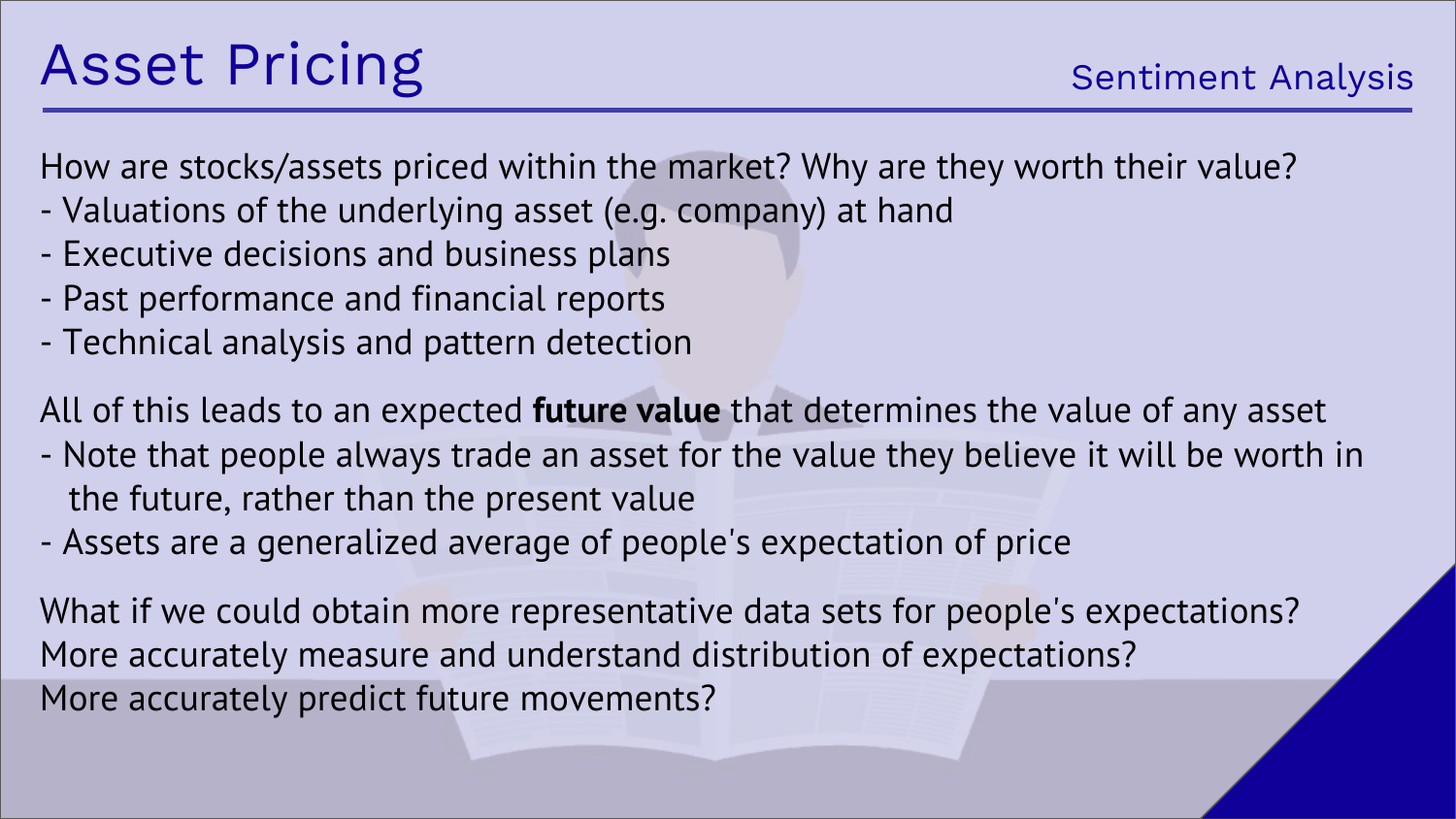If we could accurately determine the public sentiment, how does this help us? We can attempt to draw correlations between measurements of sentiment and the actual performance of assets.

Agree with public sentiment:

- If the majority of people believe a stock is going up, we can invest in the stock with the idea that the majority of the public is correct

Disagree with public sentiment:

- If the majority of people believe a stock is going up more than it will, then we assume the price they currently have paid for the stock is higher than it will be

Or we can make use of AI to help make all these conclusions and correlations.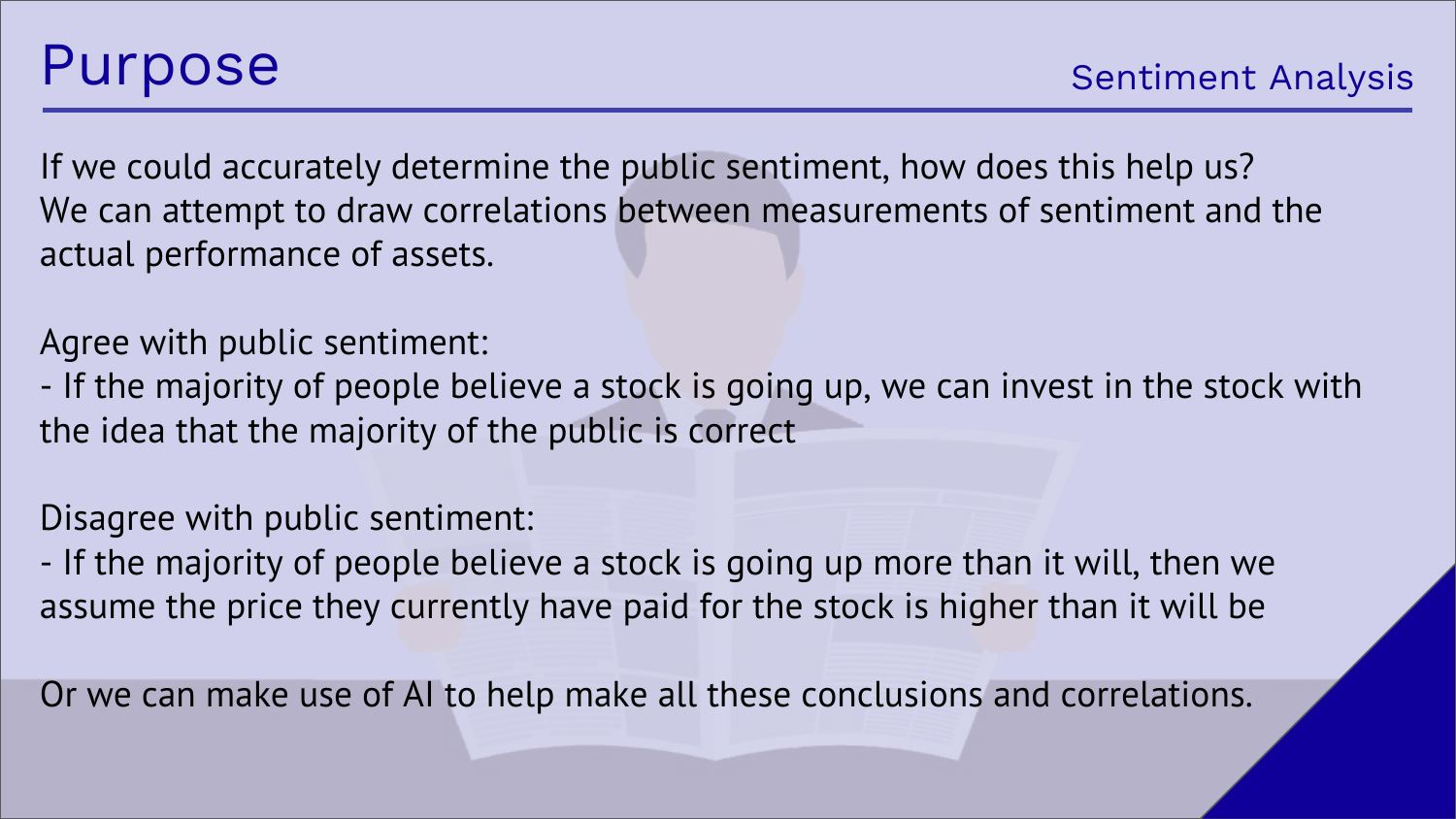### Natural Language Processing

We can train AI via deep learning to process millions of pieces specific to an asset we are interested in, to get an overall model of how people feel about that asset using natural language processing.

A more basic analysis would determine if an article was positive or negative about an asset.

A sample of NLP performed over several articles: (using AAPL - Apple Inc.)

187 "apple", "positive", "125251672896323584" "apple", "positive", "125243911538098176" 188 189 "apple", "positive", "125238977417580544" 190 "apple", "positive", "125238017299451905" "apple", "positive", "125165176772247552" 191 192 "apple", "negative", "126418790706712576" "apple", "negative", "126417285559762944" 193 "apple", "negative", "126416915664084992" 194 195 "apple", "negative", "126416109212680192" "apple", "negative", "126411162622496768" 196 "apple", "negative", "126410591949697024" 197

Sample results from http://www.sananalytics.com/lab/

For a more fine tuned system, we use a scale to measure the given sentiment of a piece. We also use a tree which is built using natural language processing, and then evaluate the tree by using sentiment analysis on each branch



Samples from https://nlp.stanford.edu/sentiment/treebank.html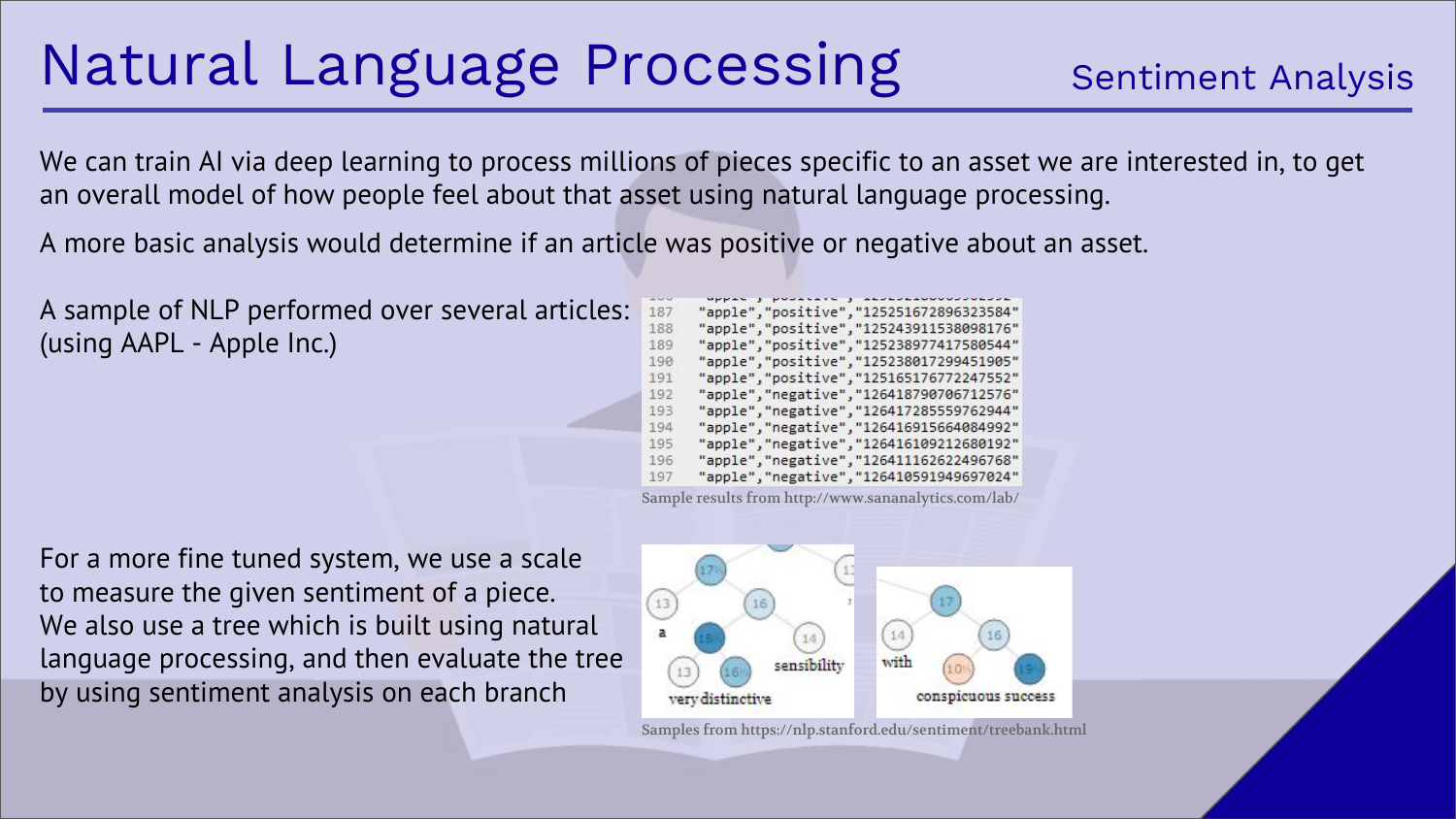We first extensively train an AI program via deep learning. We feed it various pieces and linguistics that allow it to determine how to analyze the sentiment of a given word, phrase, sentence, or article.

If we run the following sentence: "Apple has solid fundamentals and will rise in price."



Stanford Natural Language Processing software

Notice the way the sentiment trees determines which nodes and branches are positive or neutral, and uses that to climb up the tree and return an overall result: positive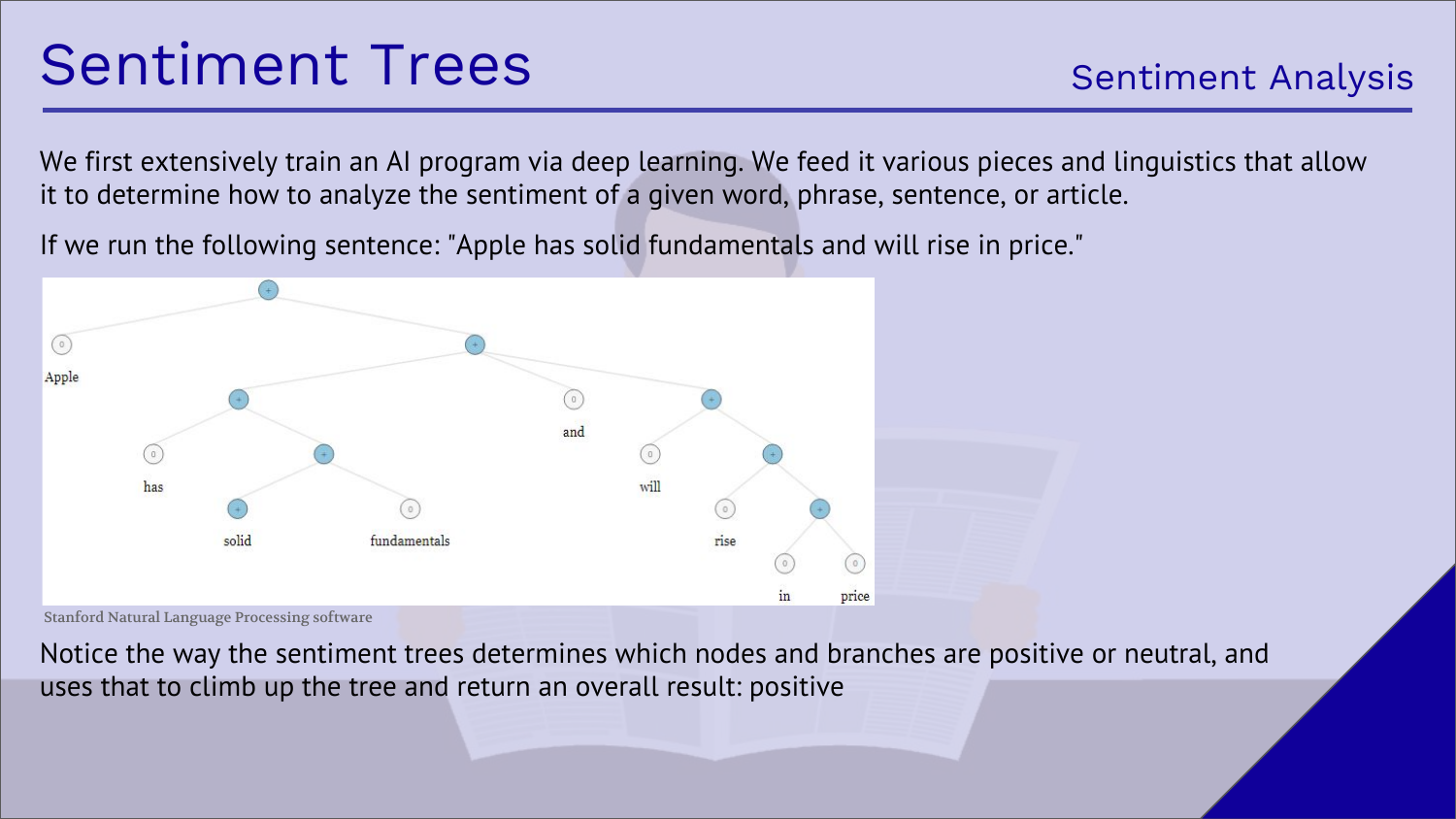### Sentiment Trees

#### Sentiment Analysis

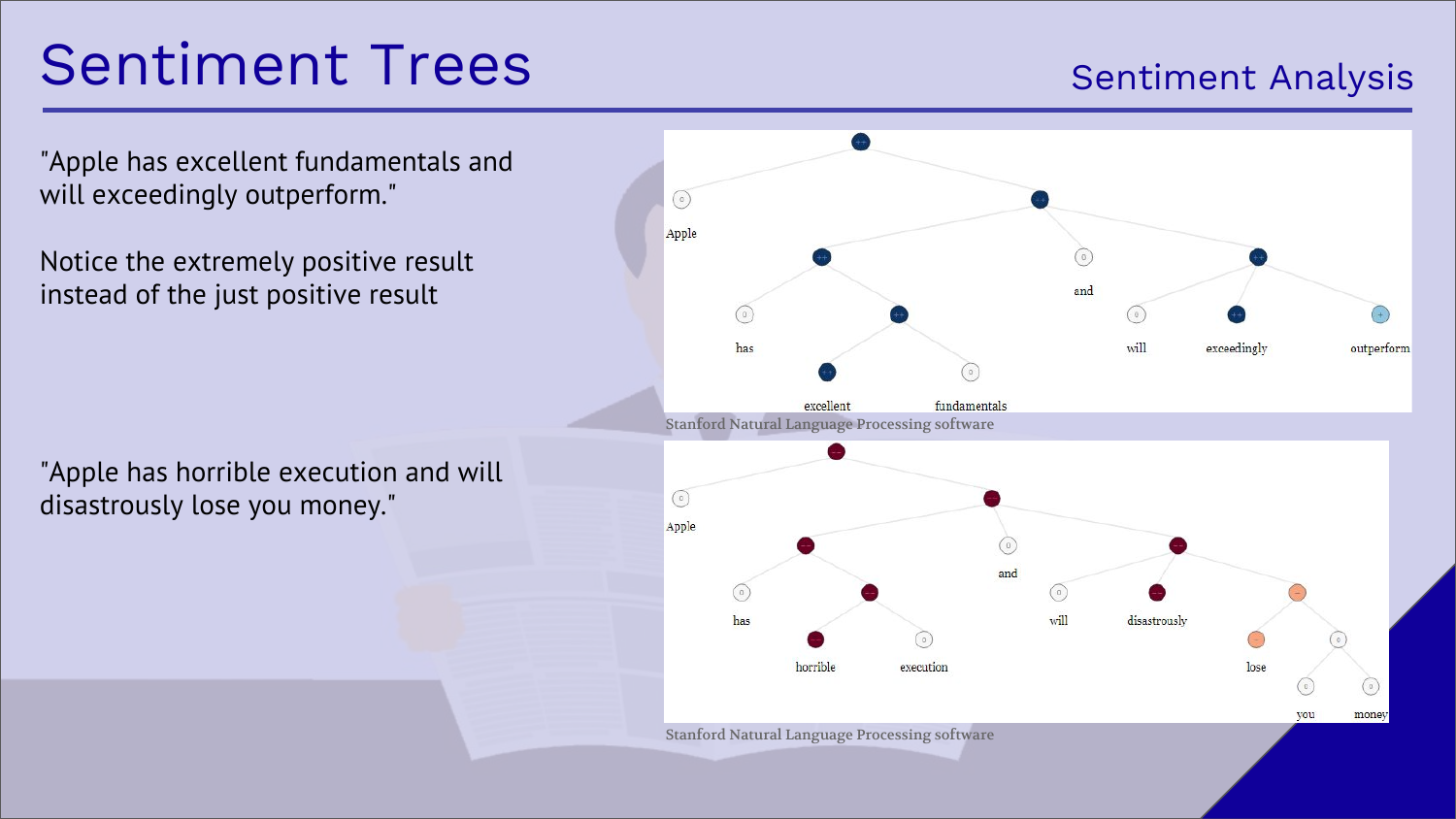## Granger Causality

The sentiment data we've collected: is it actually useful? We can use a granger causality test: a method of determining how correlatable two data series are

A time series  $X_1$  is considered a Granger-cause for a time series  $X_2$  if we can show that movements of  $X_2$  have some correlation or influence from movements in  $X_1$ 

The following set of data shows Granger analysis on a sentiment time series of discussions on the Apple stock in comparison with the actual historical price of AAPL (Apple).

The resulting p-value was 0.002103, indicating the two charts represented matching data sets with on average 2-14 days of lag.

Notice that the sentiment series actually lags behind the stock chart, showing that the sentiment analysis could in theory have predicted a good majority of these price movements



Granger Causality tests on Item Sets - Pavlyshenko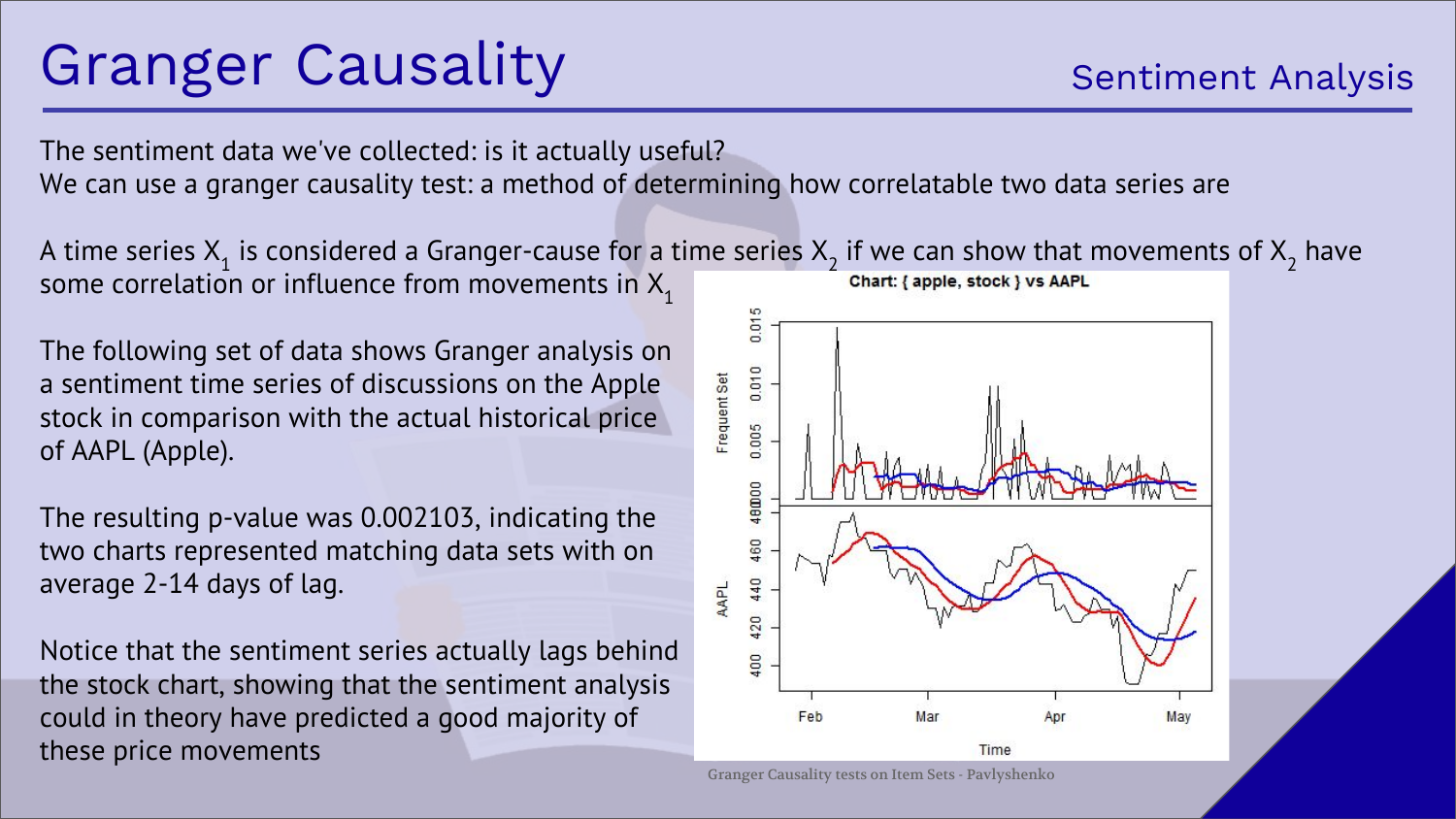## SOFNN

#### Sentiment Analysis

Self Organized Fuzzy Neural Networks use Stochastic Gradient Ascent, a learning algorithm that uses positive and negative reinforcement, to try to predict a future time series. The algorithm sets up a series of possible movements, and weighs each of them by using past experience and pattern detection.

Using the past two months of data for AAPL prices, we will use SOFNN to backtest and attempt to predict the chart





Forecasting Time Series by SOFNN - Kuremoto, Obayashi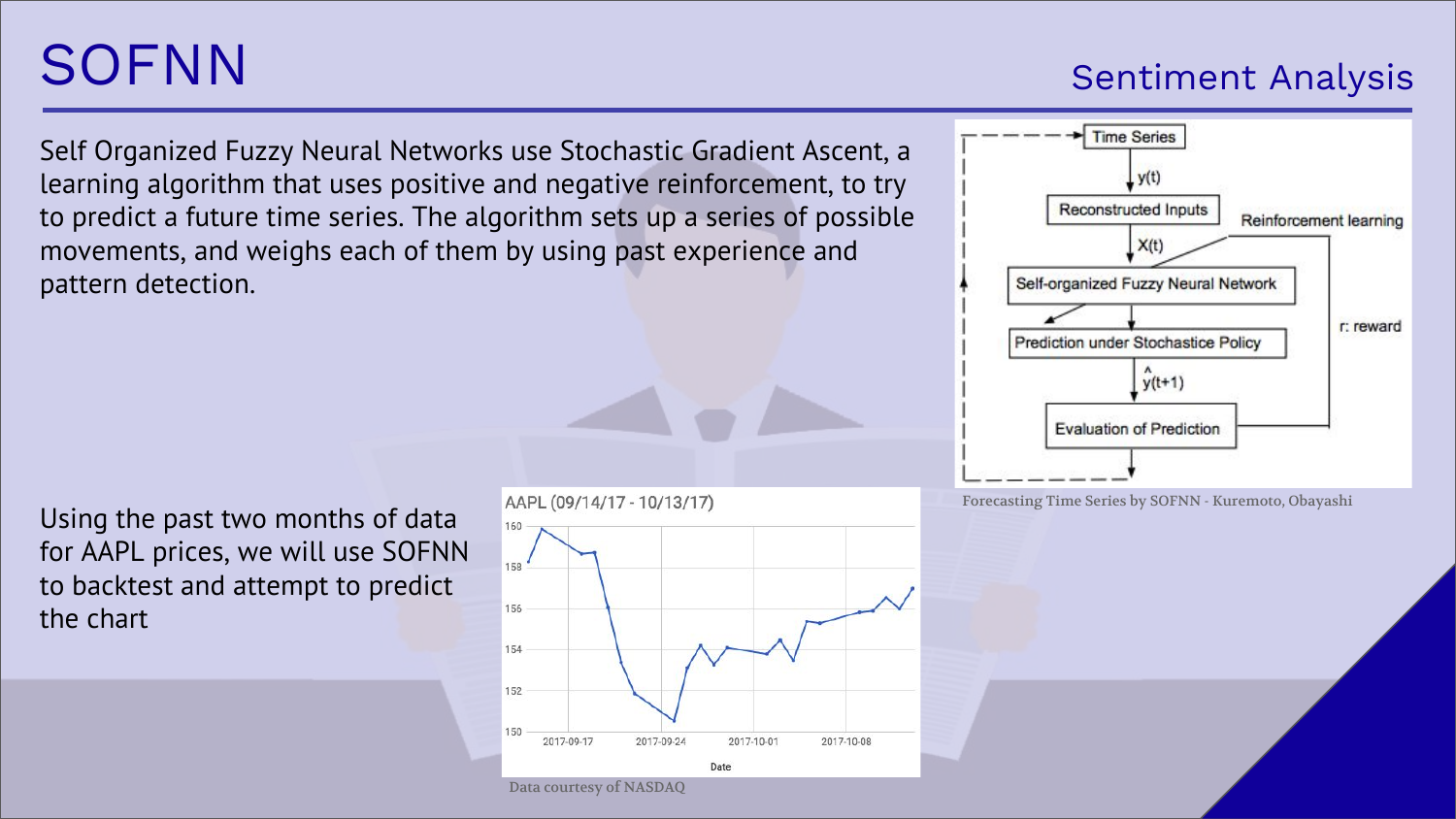## SOFNN Backtesting

By running a neural network on the historic price data for AAPL from 08/14 to 09/13, we can begin predicting price data on the day of 09/14. From there, we not only try to predict data, but continue training the neural network as time passes.

Our chart tends to lag. The algorithm seems to be accurately mapping the price movements, but later than we'd like.

Furthermore, our chart shows incredibly amounts of volatility. While there may seem to be a general trend following, we actually have a rather large number of incorrect day to day predictions with this chart.

Drawing a correlation chart, we notice there are quite a number of negatives - when our predictions go the exact opposite direction of the stock, which would net an obvious loss. 5 failures out of 20 is an incredibly unmanageable level of risk.





#### Sentiment Analysis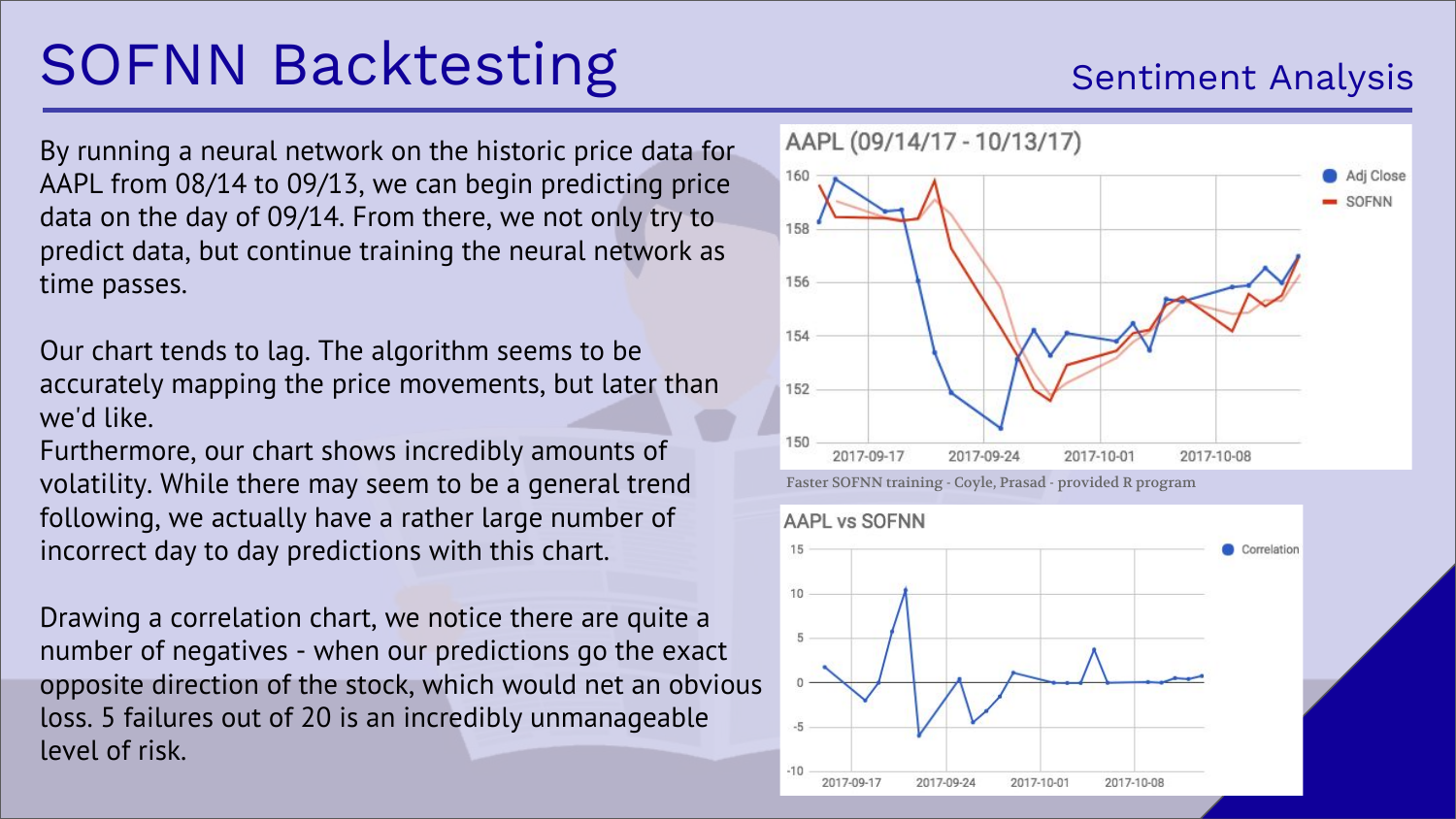## SOFNN Backtesting

We now instead, train the SOFNN network with a sentiment analysis time series.

Notice the significant improvement of the algorithm, which manages to predict price movements on a day to day basis and shows no lag. This can be attributed to the fact that the price data is taken from closing price, the end of day price of AAPL. The sentiment analysis is performed throughout the day, allowing a "foreshadowing" of the movements.

By giving the sentiment analysis heavy weighting within the SOFNN learning process, we can also smooth out the prediction more as it relies less on historic volatile movements.

In the corresponding correlation chart, we also notice only a single failure to predict, a ~5% risk level from an albeit small sample size.





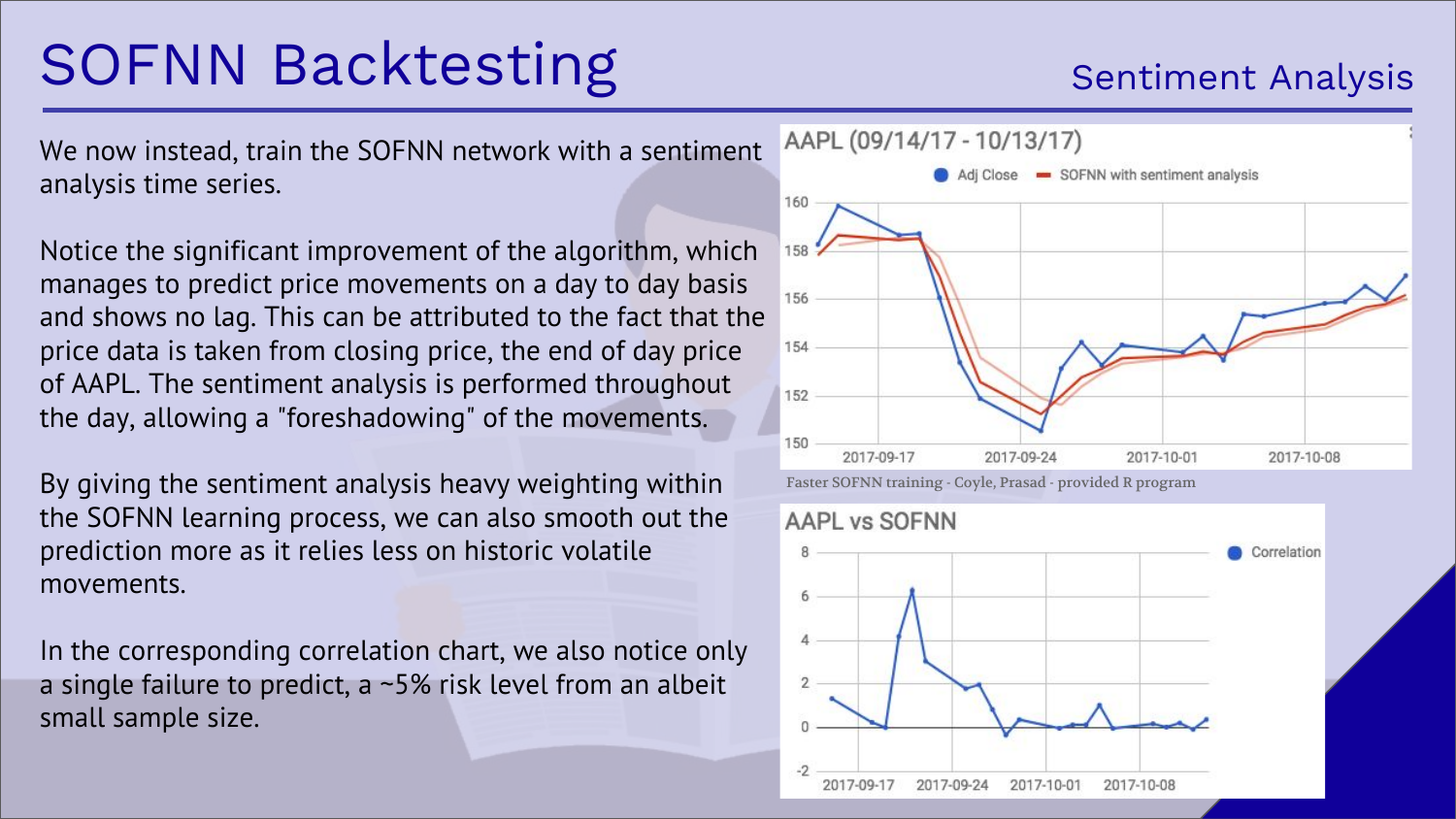## Individual Sentiment Weighting

We have only been considering the overall sentiment that we receive, that is, the group public opinion of an asset.

Now, consider splitting researchers, publishers, and market analysts based on their sentiment and weighting them based on their results.

Consider the following shallow-learning model:

- We record a set of sentiment data from a various number of people.
- We can assign each person a starting weight
- We adjust that weight depending on the correctness of their sentiment in comparison with actual market movements.
- We then adjust our sentiment analysis to account for the weights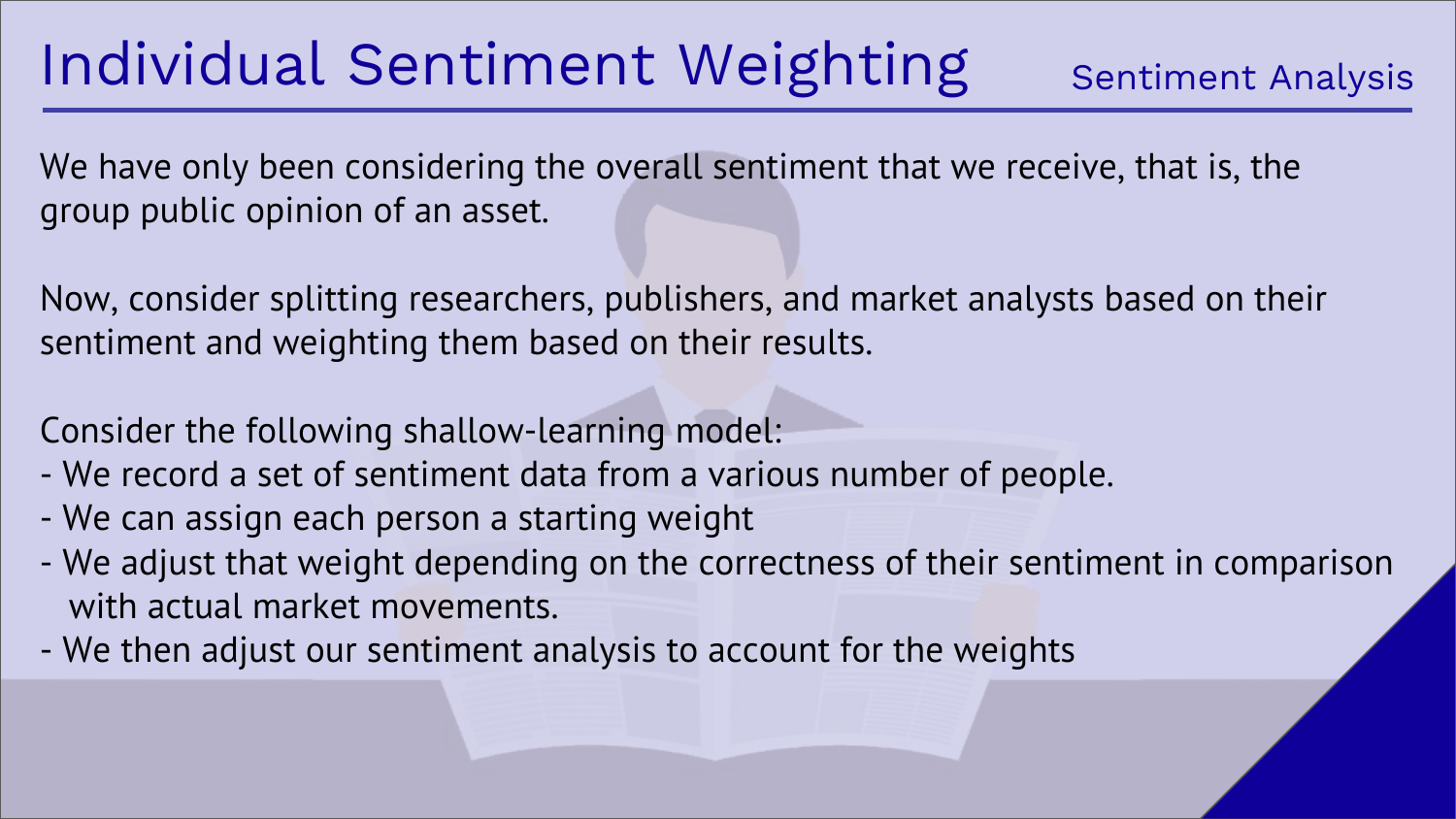## Sentiment Weighting Testing

#### Sentiment Analysis

We attempt to test weighting with AAPL (Apple Inc) for the fiscal year of 2014. To simplify, we focus on the fiscal quarters which correspondingly returned:

- Q1-14: negative movement
- Q2-14: positive movement
- Q3-14: positive movement
- Q4-14: positive movement

Assuming we were sitting at the start of the fourth quarter, we could average their sentiments and make a decision on whether to buy AAPL or not within this timeframe based on that average. The resulting average sentiment is slightly negative at -0.3, which would cause us to not buy the stock, missing out on a profit.

We instead compare the sentiment across each quarter (noted **S1**-**S4**) with the actual price movements.

This gives us a chart that shows a person's correctness (noted **C1-C3**) based on their sentiment across the first three fiscal quarters.

| <b>User</b> | S1           |      |                | S <sub>2</sub> S <sub>3</sub> S <sub>4</sub> C <sub>1</sub> |       | $C2$ $C3$ |   |  |
|-------------|--------------|------|----------------|-------------------------------------------------------------|-------|-----------|---|--|
| 1382248     | $\mathbf{1}$ | 0    | -1             |                                                             | 0 N   | N         | Y |  |
| 1575012     | $-1$         | 1    | 0              |                                                             | 0Y    | Υ         | N |  |
| 1675375     | $-2$         | ٥    | $\cdot$ 1      |                                                             | $-1Y$ | N         | Y |  |
| 1032794     | $\Omega$     | $-1$ | $-3$           | $-3$ N                                                      |       | N         | N |  |
| 1502480     | $\Omega$     | 2    | 3              |                                                             | 2 N   | Y         | Y |  |
| 1731104     | 3            | 3    | $\overline{2}$ |                                                             | 0 N   | Y         | Y |  |
| 1709259     | $-2$         | $-1$ | $-2$           |                                                             | $-1Y$ | N         | N |  |
|             |              |      |                |                                                             |       |           |   |  |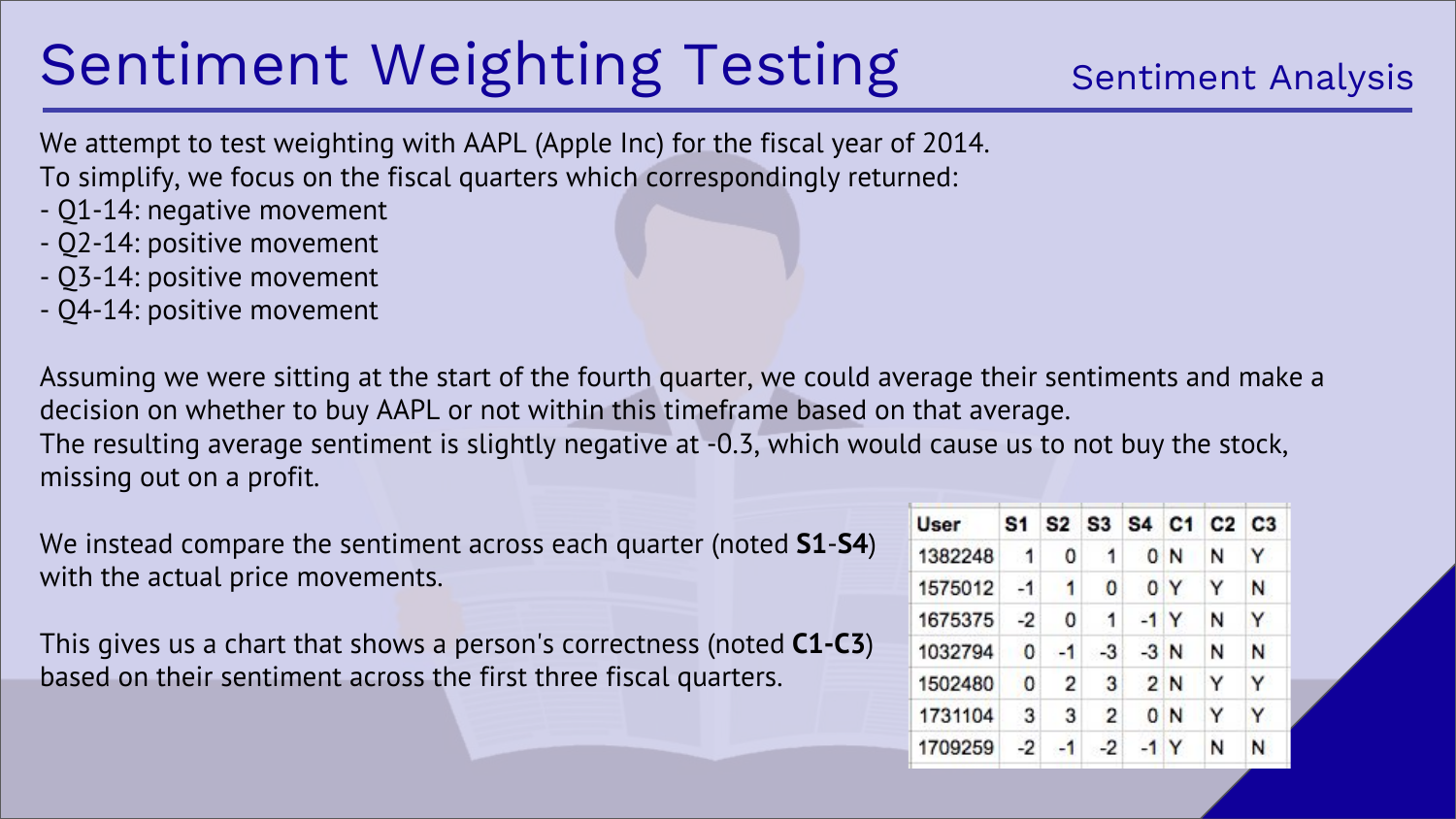## Sentiment Weighting Testing

With our weighting system, we assign everyone an initial weight **W(i)** of 5. At each quarter:

- if their sentiment is correct, we give them +2 weight
- if their sentiment is incorrect, we take -3 weight

We are purposefully more punishing to clear any inaccurate forecasters.

| User |         | S <sub>1</sub> | S <sub>2</sub> | S <sub>3</sub> |                |        |   |   | S4 C1 C2 C3 W(i) W1 |                | W2   | W <sub>3</sub> |
|------|---------|----------------|----------------|----------------|----------------|--------|---|---|---------------------|----------------|------|----------------|
|      | 1382248 | 1              | 0              | 1              | 0              | N      | N | Υ | 5                   | 2              | $-1$ | 1              |
|      | 1575012 | $-1$           | 1              | 0              | $\bf{0}$       | Y      | Y | N | 5                   | 7              | 9    | 6              |
|      | 1675375 | $-2$           | 0              | 1              | $-1$           | Y      | N | Y | 5                   | 7              | 4    | 6              |
|      | 1032794 | 0              | $-1$           | $-3$           |                | $-3$ N | N | N | 5                   | 2              | -1   | $-4$           |
|      | 1502480 | 0              | $\overline{2}$ | 3              |                | 2N     | Y | Υ | 5                   | 2              | 4    | 6              |
|      | 1731104 | 3              | 3              | 2              | $\mathbf{0}$   | N      | Y | Y | 5                   | 2              | 4    | 6              |
|      | 1709259 | $-2$           | $-1$           | $-2$           | $-1$           | Y      | N | N | 5                   | 7              | 4    | 1              |
|      | 1361124 | 0              | 1              | 3              | 1              | N      | Y | Υ | 5                   | 2              | 4    | 6              |
|      | 1773782 | 3              | 2              | 2              | 3 <sup>1</sup> | N      | Y | Y | 5                   | $\overline{2}$ | 4    | 6              |
|      | 1141669 | 0              | $-2$           | $-2$           | $-3N$          |        | N | N | 5                   | $\overline{2}$ | $-1$ | -4             |
|      | 1166438 | 2              | 0              | $-2$           | $-3$           | N      | N | N | 5                   | $\overline{c}$ | $-1$ | -4             |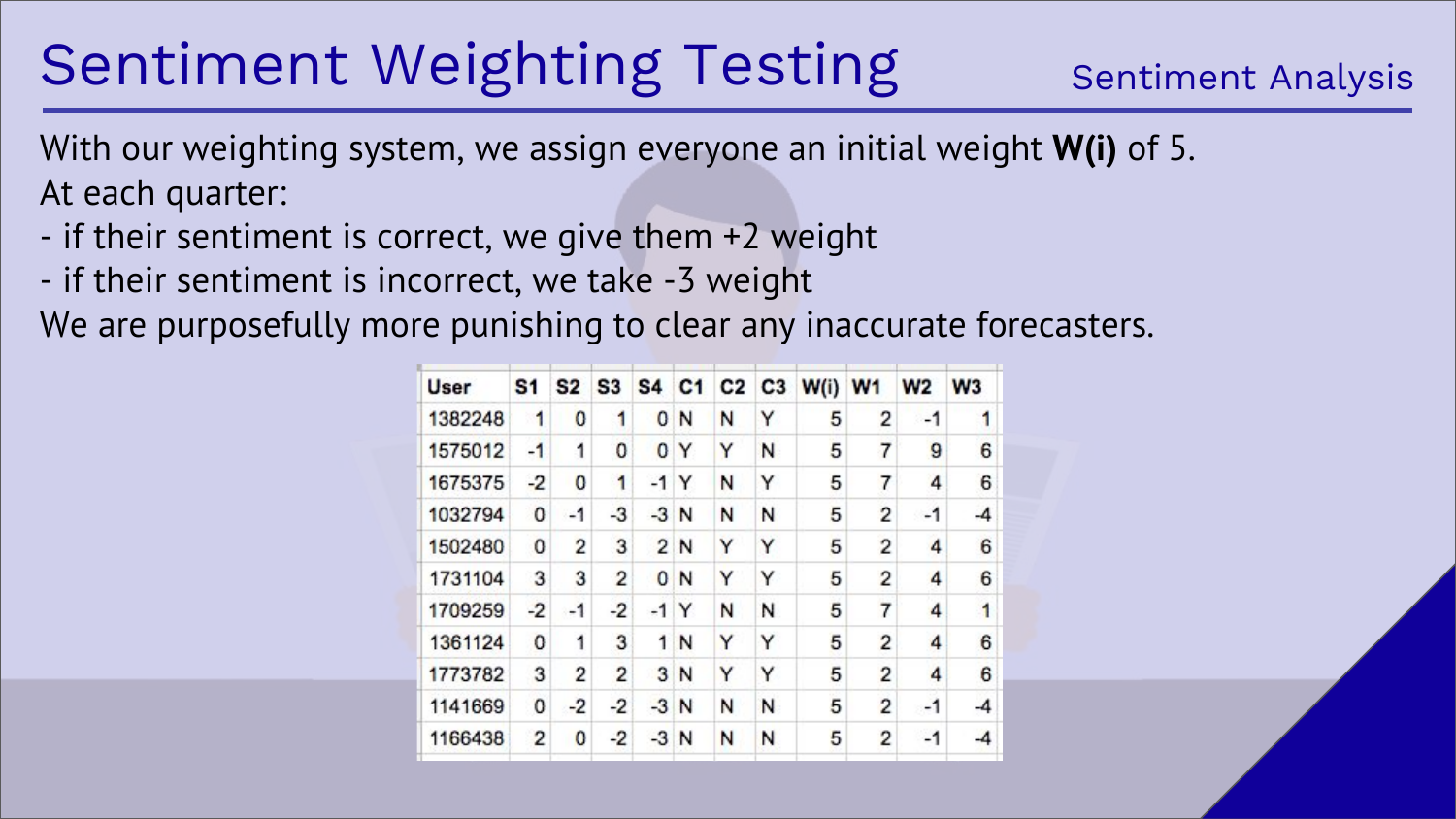## Sentiment Weighting Testing

#### Sentiment Analysis

We now have a final weight for all our users. We ignore anybody with a negative weight.

| <b>User</b> | S <sub>1</sub> | S <sub>2</sub> | S3   | S <sub>4</sub> | C <sub>1</sub> |   | $C2$ $C3$ | W(i) | W <sub>1</sub> | W2   | W <sub>3</sub> | <b>Final Weight</b> | <b>Weighted Sentiment</b> |  |
|-------------|----------------|----------------|------|----------------|----------------|---|-----------|------|----------------|------|----------------|---------------------|---------------------------|--|
| 1382248     |                | $\bf{0}$       | 1.   | $\mathbf{0}$   | N              | N | Υ         | 5    | 2              | $-1$ |                |                     |                           |  |
| 1575012     | -1             |                | 0    | $\mathbf{0}$   | Y              | Y | N         | 5    |                | 9    | 6              | 6                   |                           |  |
| 1675375     | -2             | $\bf{0}$       | 1    | -1             | Y              | N | Υ         | 5    |                | 4    | 6              | 6                   | $-6$                      |  |
| 1032794     | $\mathbf{0}$   | $-1$           | $-3$ | $-3$           | N              | N | N         | 5    | 2              | $-1$ | -4             | 0                   | 0                         |  |
| 1502480     | 0              | 2              | 3    | $\overline{2}$ | N              | Y | Υ         | 5    | 2              | 4    | 6              | 6                   | 12                        |  |
| 1731104     | 3              | 3              | 2    | $\mathbf{0}$   | N              | Y | Υ         | 5    | 2              | 4    | 6              | 6                   |                           |  |
| 1709259     | -2             | $-1$           | $-2$ | $-1$           | Y              | N | N         | 5    |                | 4    |                |                     | -1                        |  |
| 1361124     | 0              |                | 3    | 1              | N              | Y | Υ         | 5    | 2              | 4    | 6              | 6                   | 6                         |  |
| 1773782     | 3              | 2              | 2    | 3              | N              | Y | Υ         | 5    | 2              |      | 6              | 6                   | 18                        |  |

By averaging the weighted sentiment for Q4, we are left with:

-0.3448275862 Non Weighted Sentiment

3.379310345 Weighted Sentiment

Notice that our weighted sentiment is overwhelmingly positive, as opposed to our original faulty non-weighted sentiment.

This tells us to buy the stock, a positive result given AAPL's positive movement in Q4.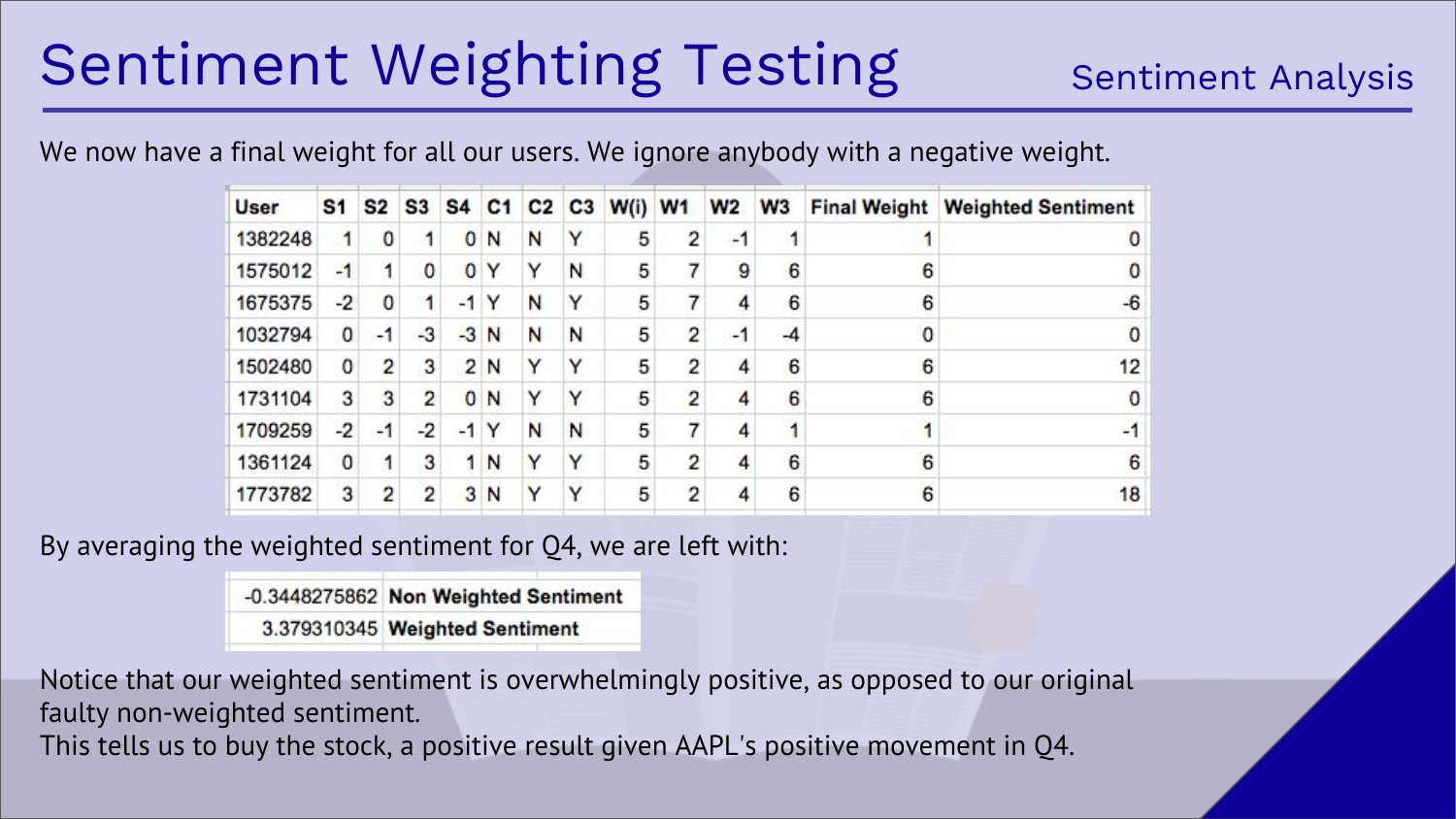Other applications of AI currently used with sentiment weighting:

Using certain sentiment keywords as indicators of better or worse prediction. Algorithms adapt to recognize certain sentiment keywords as not only holding more opinion, but also as being more strongly correlated with price movements.

Pattern recognition among sentiment data. An algorithm can notice cycles in sentiment, for example, as is common in the consumer industry. Sentiment can be accordingly considered more or less important depending on its position within any recognized sentiment pattern.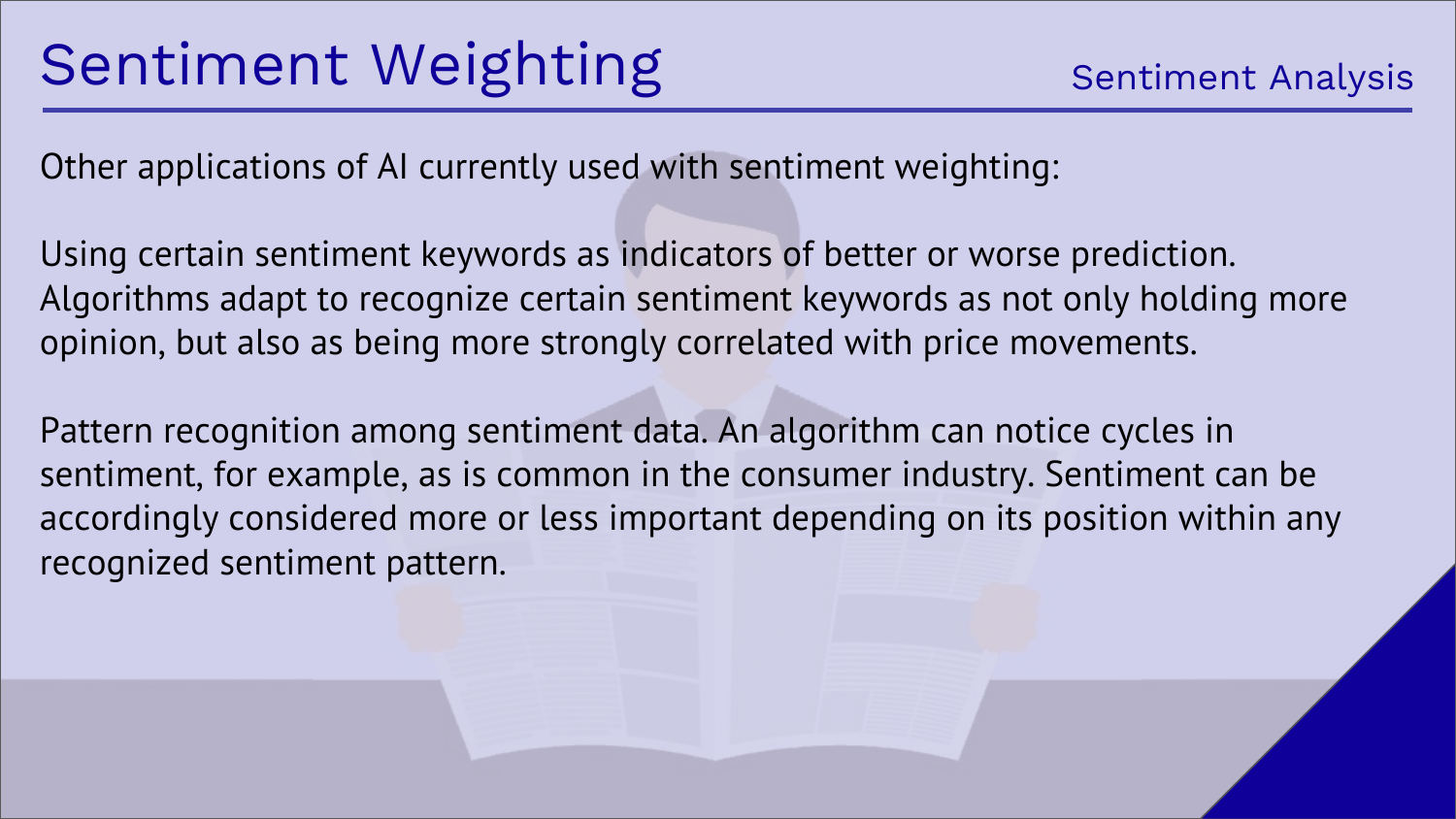The biggest consideration of sentiment analysis is the fact that while sometimes it may show very accurate results - it often is nothing more than a helper tool. It draws minor trends in price movements, but is an addition to the traditional fundamental analysis that is generally applied to asset pricing.

The greatest consideration is mapping all sentiment data to the corresponding fundamental analysis of any asset that helps determine exactly why and how sentiment analysis can help any trader make the right decisions.

While sentiment analysis is a well developed field, it is still a difficult goal to use AI to draw a solid correlation.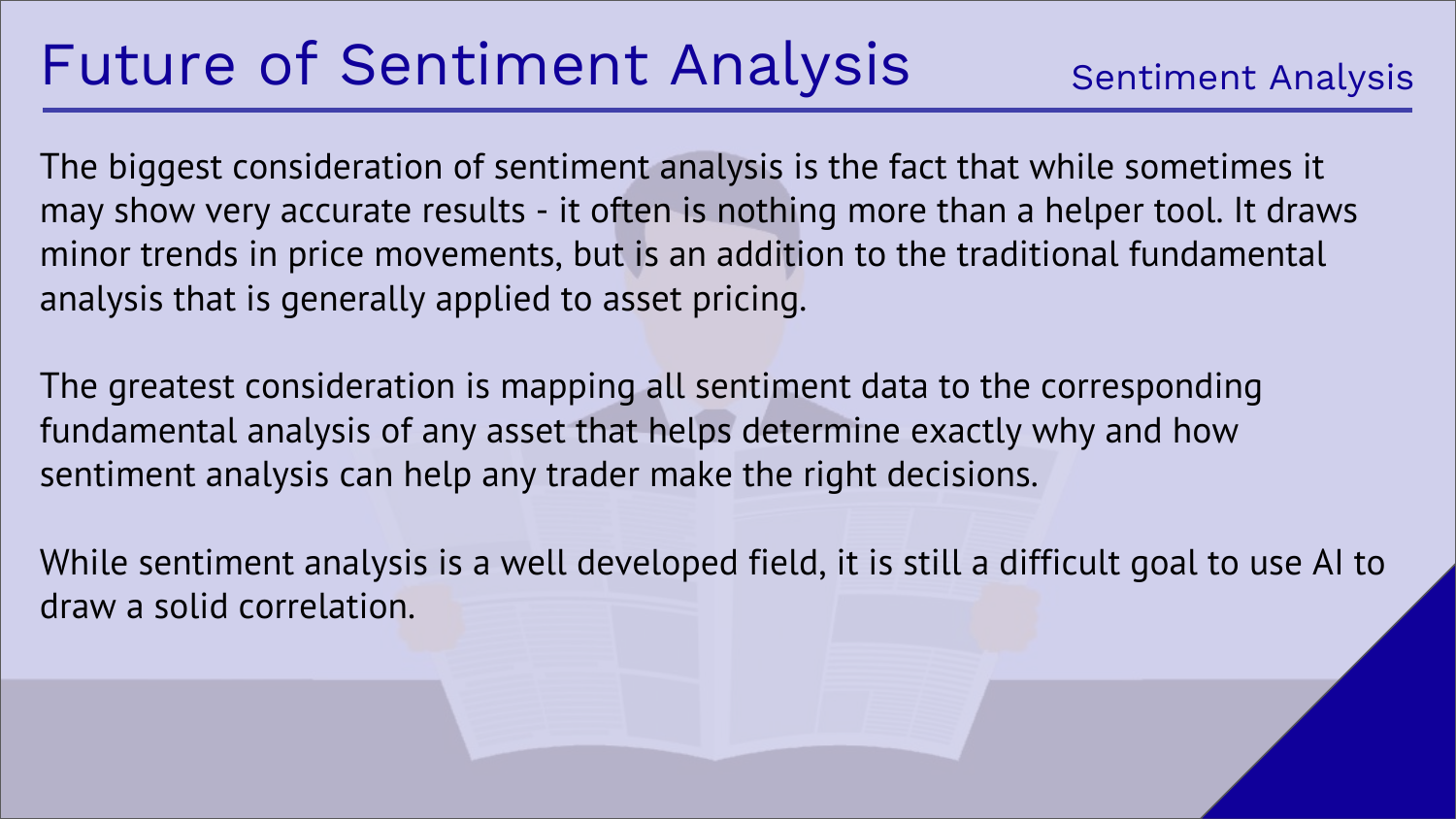#### Monte Carlo

Suppose you are given a bag of infinite marbles. You are allowed to pull out a marble. If it's blue, you win a dollar. If it's red, you lose a dollar. Do you grab a marble? How many do you grab?

What if you were allowed to grab out as many marbles as you wanted to without taking that bet? In essence, you could do trial runs.

It would make sense to pull out a ton of marbles, count the colors, and use that data to determine whether or not the odds are in your favor.

While you will never know the definitive distribution of the blue or red marbles in this bag, you can run as many trial runs as possible to get a better and better idea.

Monte Carlo Simulations are a process of running a large amount of trials in an attempt to understand the performance of a random variable or time series.

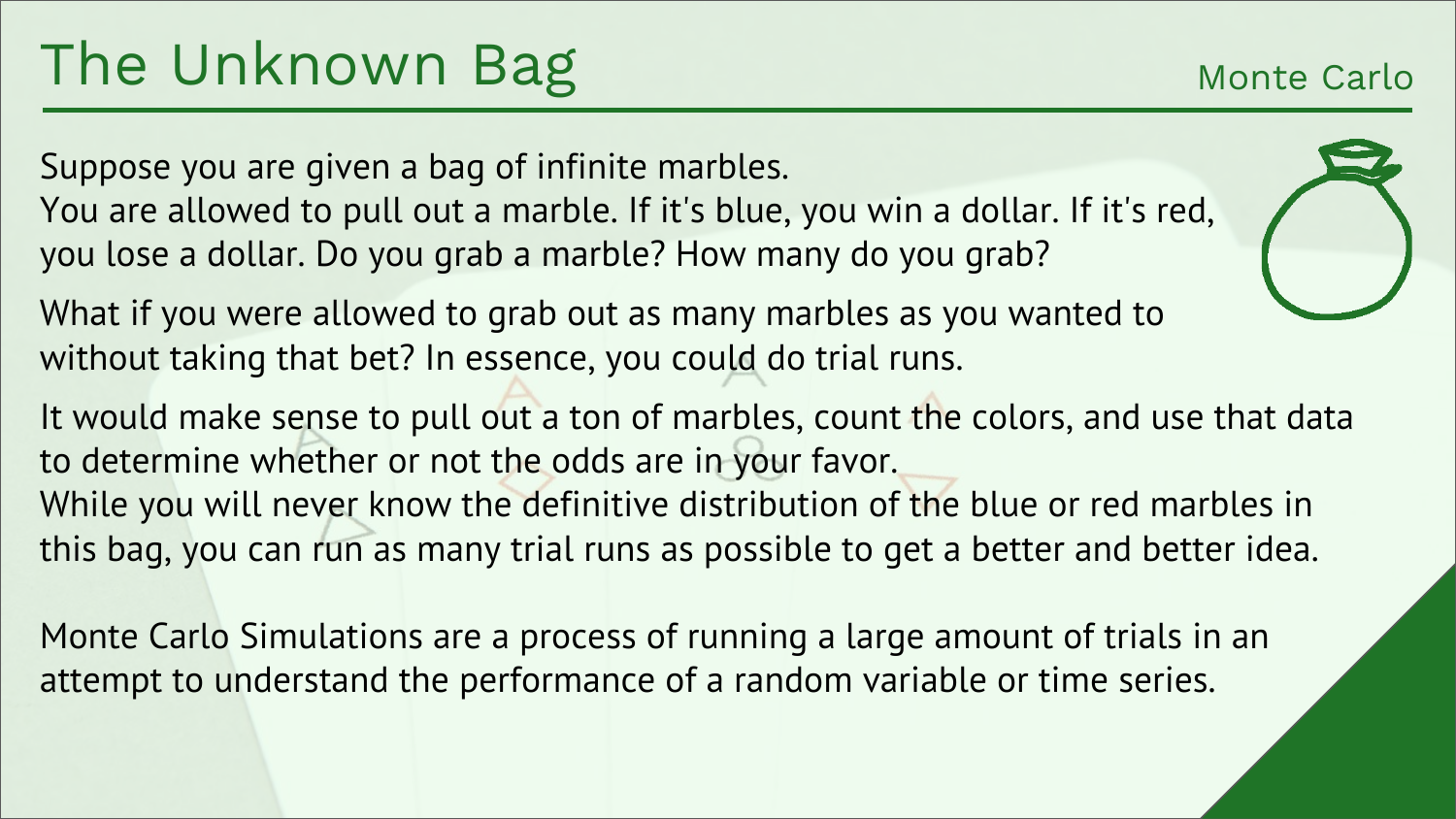### Monte Carlo Simulations

The application of Monte Carlo Simulations to asset pricing prediction is much like running trial runs for the unknown bag.

Our aim is to look at all the various internal and external influences that can change the price of an asset. Internal influences can include executive decisions within a company, while external influences can be political power shifts such as the presidential election.

A monte carlo simulation can be run on these various movement influences to get an overall distribution of where the stock price will be in the future.

To the right is a sample of 30 possible projections for TWX (Time Warner Inc) over the course of 25 days

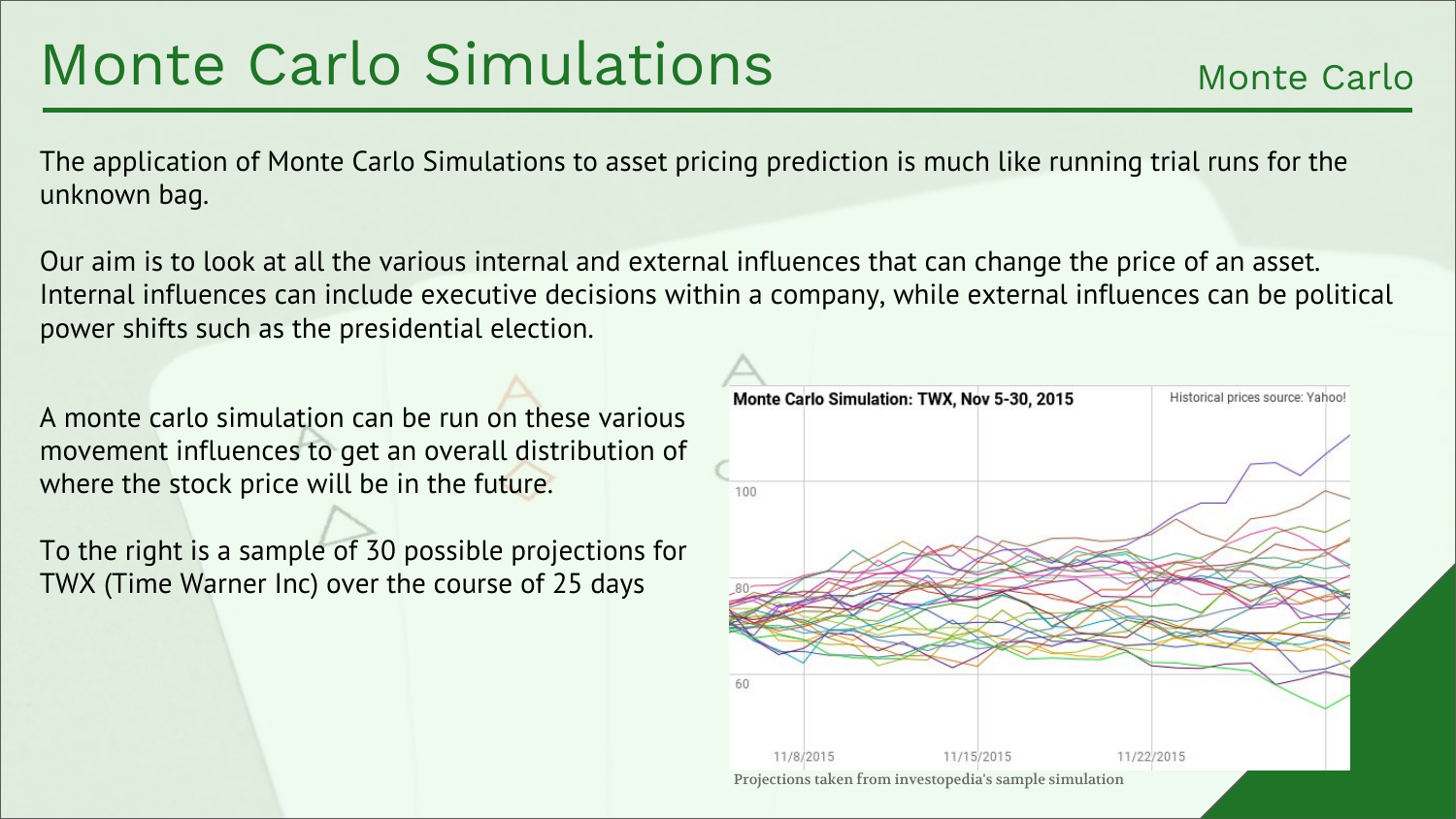## Influences

Monte Carlo

Consider the various factors that are responsible for a stock's price moving:

- change in intrinsic value of the underlying company
- change in public sentiment regarding a company
- public information released, such as earnings report, merger announcements, business strategies, etc.
- shift in executive positions
- change in interest rates
- change in the global market
- change in political affairs
- risk of accidents, natural disasters, etc.

We draw our own Monte Carlo simulation across 30 days of USO (United States Oil Fund) by using some of these factors.

We simulate day to day changes, and use various influences to simulate how those changes are applied.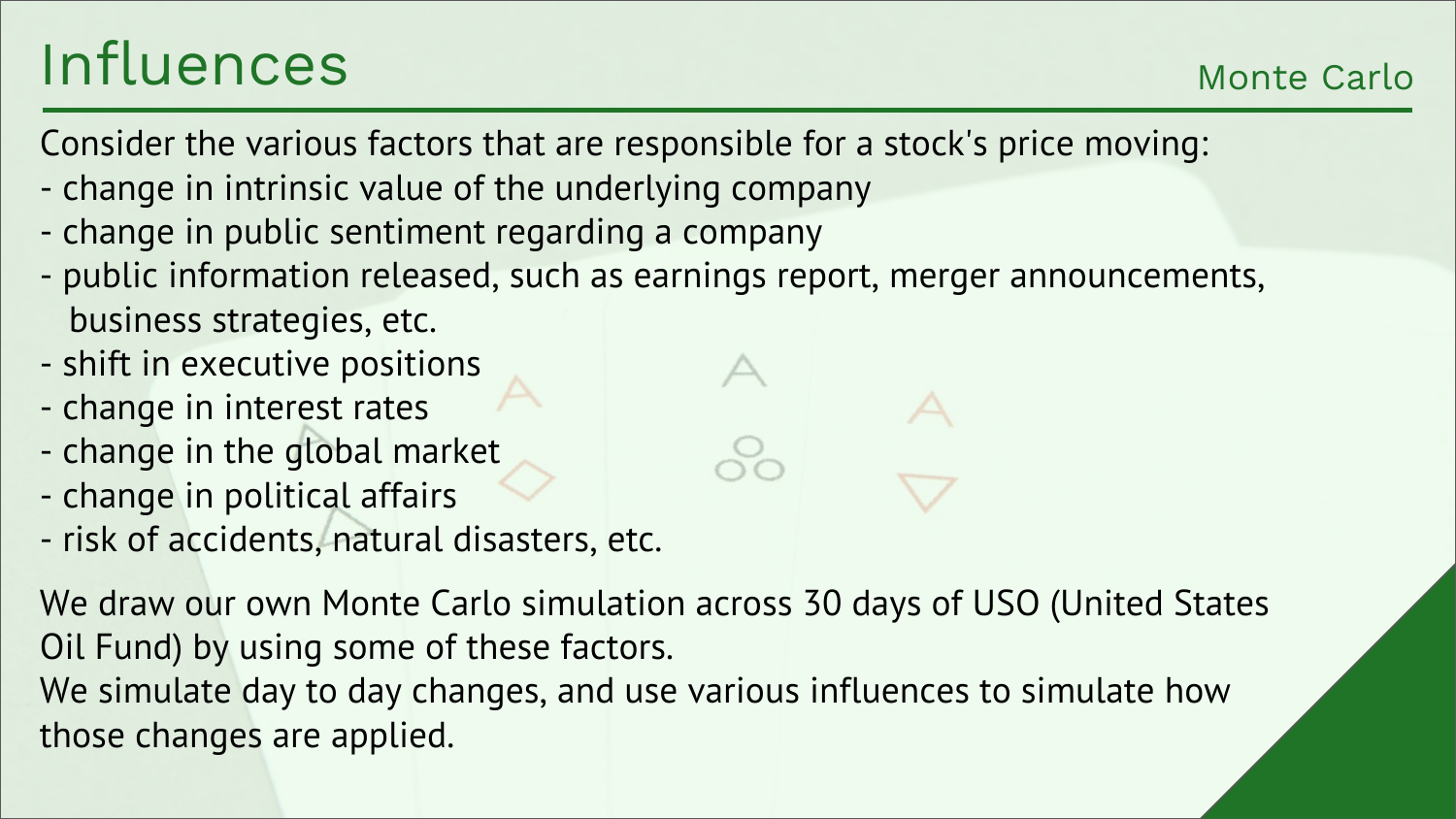Influence #**1**: Sentiment fluctuation. We expect people to always have a slight difference in opinions of USO on various days, so we account for this by adding a daily percentage change with a standard deviation of 3%

Influence #**2**: On any given day, OPEC (Organization of the Petroleum Exporting Countries) could cut or increase oil imports from other countries. We say there is a 2% chance of a policy change on a day, and if there is, then the price would either go up or down by 10-15%.

Influence #**3**: Because of hurricane season, on any given day, there is a 0.2% chance that there is a hurricane that destroys a good portion of US oil mining facilities, causing the price to go down 30-50%.

Influence #**4**: A public oil report is expected on Day 20, which details the performance of oil production, earnings, revenue, and other finances. We allow USO a price move with a deviation of 20% on this day.

These influences are considered "signals." In accurate simulations, they would not be fixed percentages, but complex random variables that are dependent on other real world data. For example, the hurricane signal would be reliant on actual weather data and forecasted models.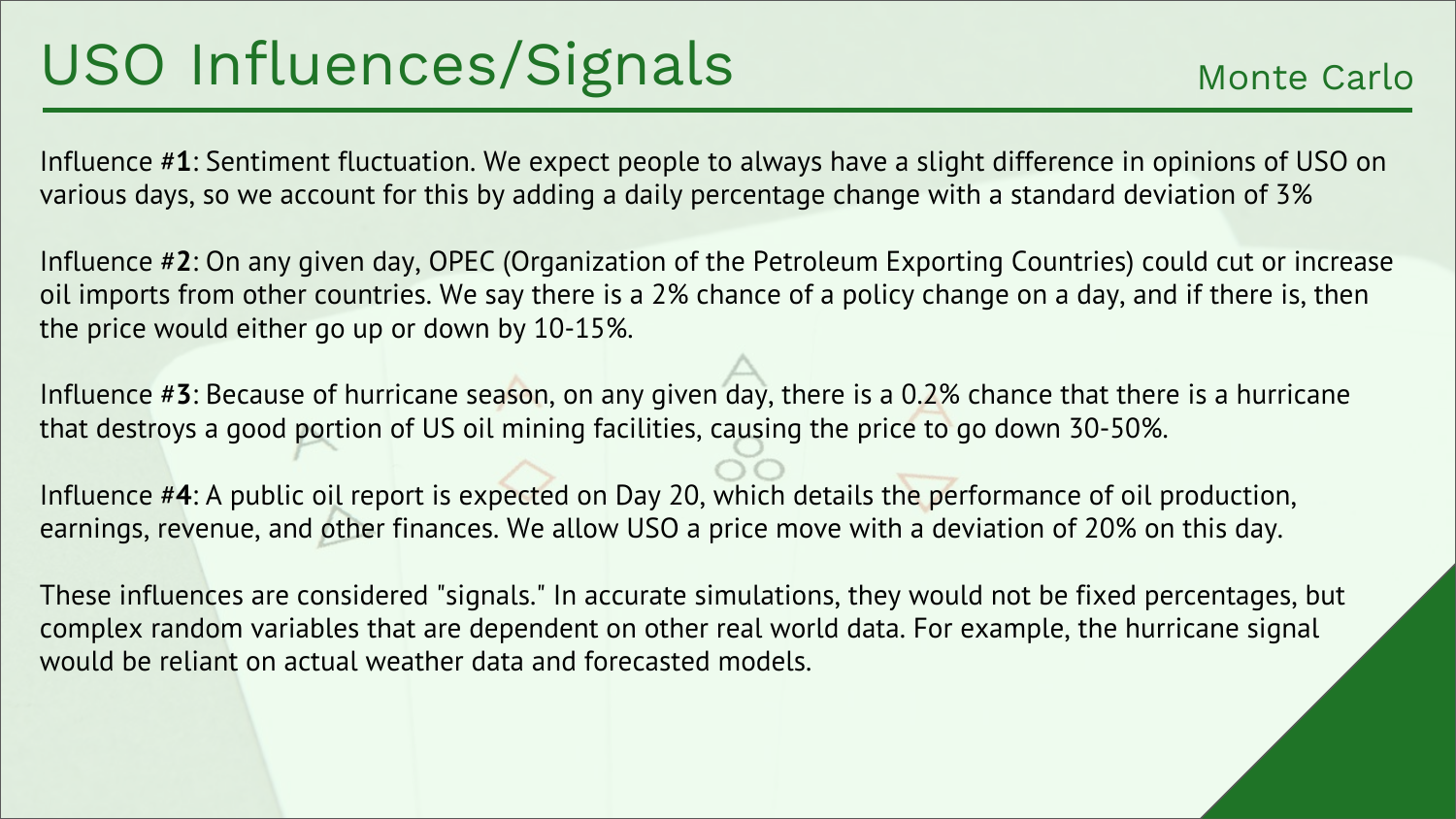### USO Simulations

Monte Carlo

In the following chart you can see 25 separate simulations ran from day 0 to day 30.

Notice that around day 20, we see fluctuations due to our consideration of the earnings report. We also see a massive fall in the pink line which fell to a possible hurricane around day 7.

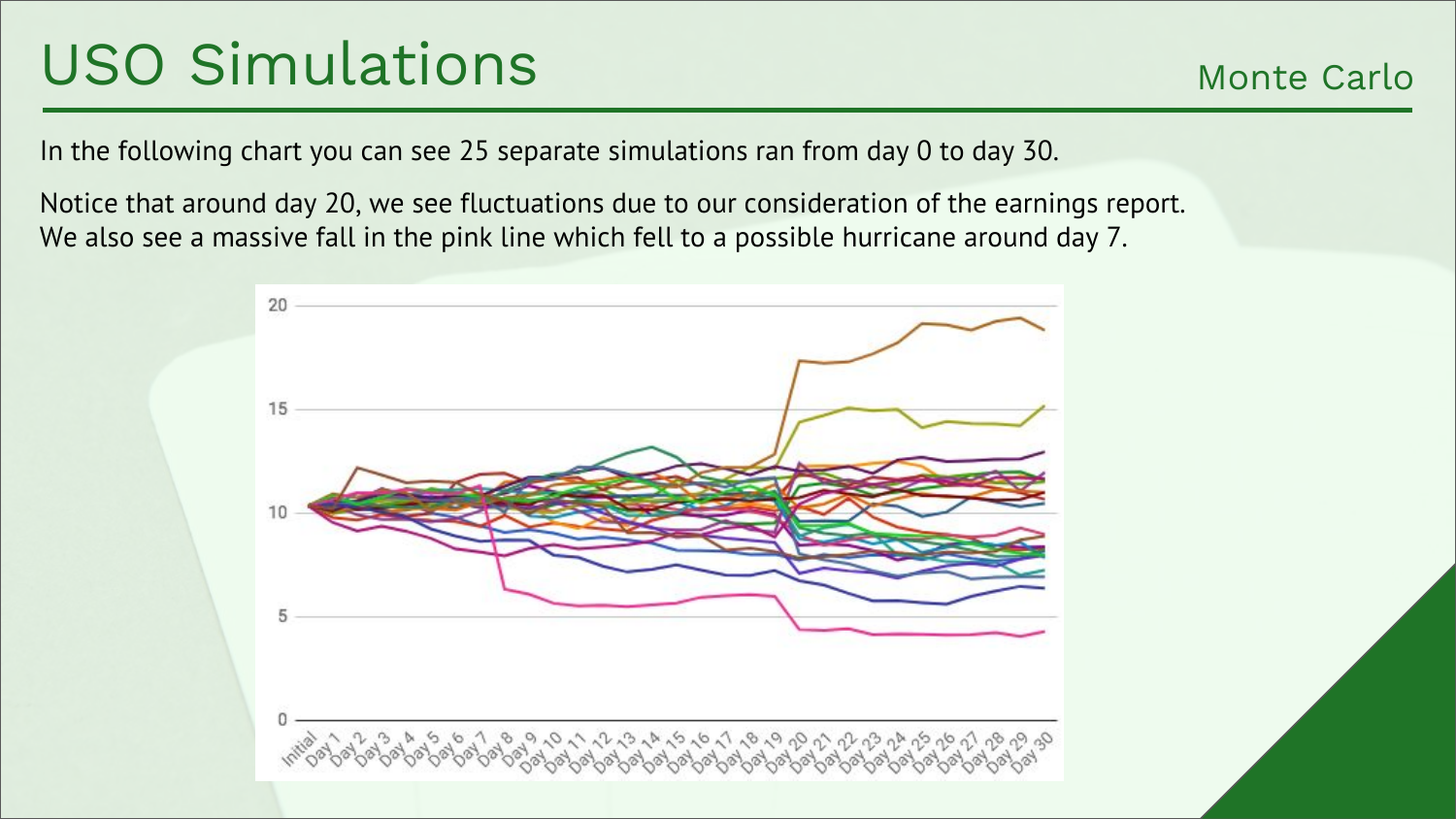Theoretically, if we had properly accounted for all signals in our simulation, and then used the correct random distributions for all our signals, we would have a "perfect" Monte Carlo simulation, one that was able to perfectly model the future possibilities of an asset.

Unfortunately, each asset has an unimaginable number of signals that trigger price movements. Furthermore, even if we could list all the triggers, we would need to figure out the exact influence; how would this trigger cause an asset to move?

The application of AI can enable us to use machine learning to determine what real world triggers act as signals for our asset, and also how these triggers influence our assets' price movements.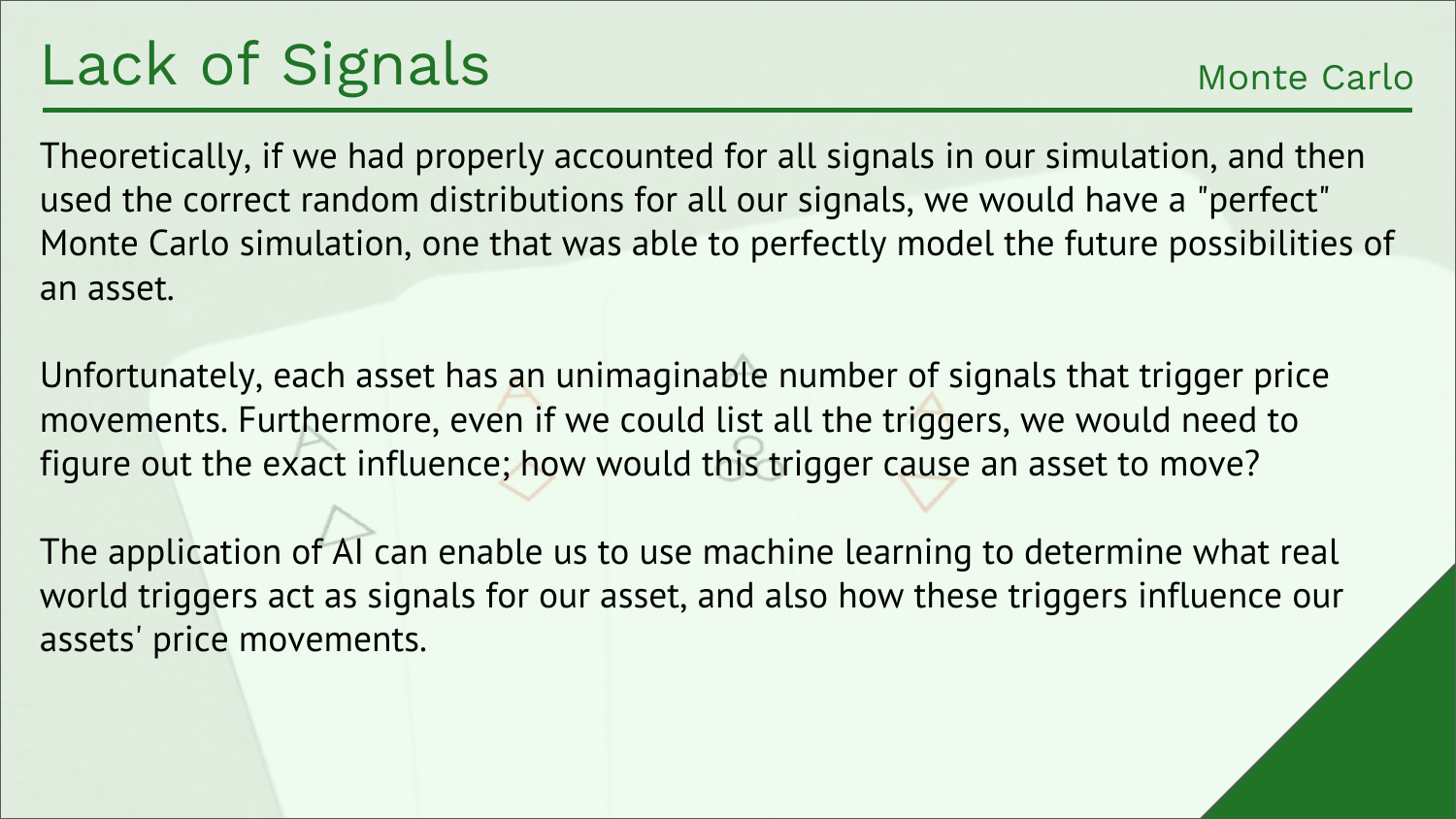## Bayesian Signals

Bayesian networks are probabilistic models that draw dependencies between various random variables. If we processed data related to various people's incomes, jobs, and their spending habits, we might end up with:



Sample Bayesian model from "Monte Carlo Methods in Financial Engineering"

Similarly, we can train a bayesian network with all raw data regarding changes in the world related to weather, politics, sports, or anything else, along with price charts. Ideally, the AI model can figure out if there exist any correlations.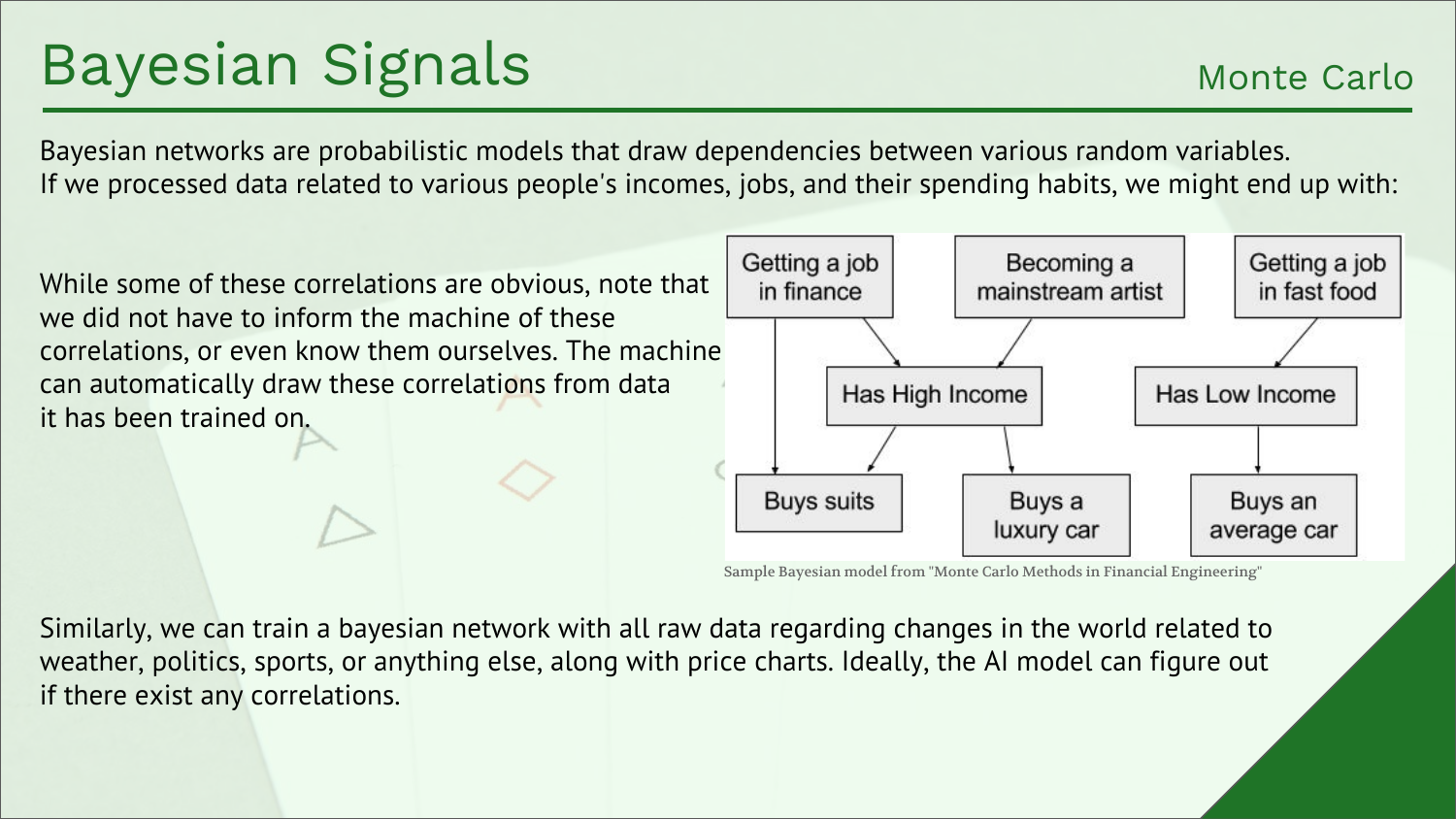## Bayesian Modeling for USO

We run a Bayesian model specifically against historic price movements of USO (US Oil Fund). From the model, we note all the signal dependencies that it draws.

| Dependency        | Signal                         | Correlation |
|-------------------|--------------------------------|-------------|
| PRICE MVMT DOWN   | NATURAL HURRICANE              | 0.8615      |
| PRICE VOL UP      | NATURAL HURRICANE              | 0.9780      |
| PRICE MVMT ANY    | NATURAL WTHRCOND ANY           | 0.1883      |
| PRICE MVMT ANY    | POLICY CHANGE OPEC OIL IMPORTS | 0.4971      |
| PRICE MVMT ANY    | POLICY CHANGE OPEC OIL EXPORTS | 0.4389      |
| PRICE MVMT ANY    | POLICY CHANGE USA OIL          | 0.2711      |
| PRICE MVMT ANY    | POLICY CHANGE IRAN OIL         | 0.1460      |
| PRICE MVMT FOLLOW | ASSET MVMT NYSE:RIG            | 0.2457      |

"Monte Carlo Methods in Financial Engineering" - Glasserman

The AI model was capable of picking up several signals that we had previously not seen. Note that the price movements are correlated with changes in weather condition, not just natural disasters. Furthermore, there was correlation among other policy changes related to oil outside of just OPEC and the US. We also note that the index NYSE:RIG, which is Transocean, an oil rig company, was correlatable with some price movements of the oil index itself.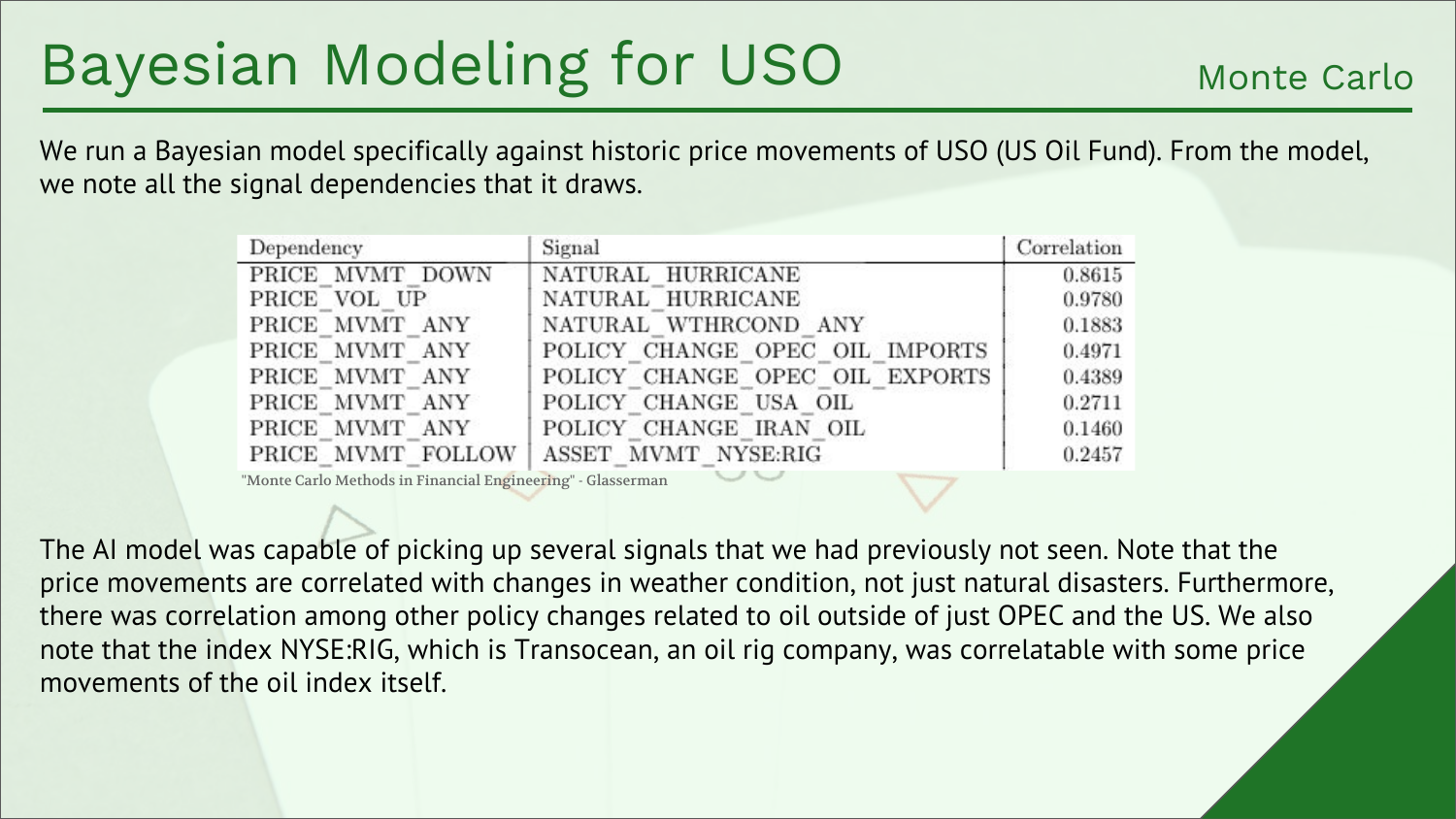## Bayesian Weighted Simulations

Monte Carlo

By allowing the Bayesian model to not only use AI to draw correlations, but to also use AI to draw the strength of various correlations, we can attempt to draw more accurate Monte Carlo simulations based on these new triggers and resulting influenced movements.

We adjust the simulation model to include new random variables that dictate day to day changes, including weather forecasts, foreign oil policy, and stock indices of other oil-related assets such as rig production companies, energy companies, etc.



Backtesting the simulations onto historic price data for USO (specifically June 2014), we notice that our simulation tends towards the actual price movements of the stock.

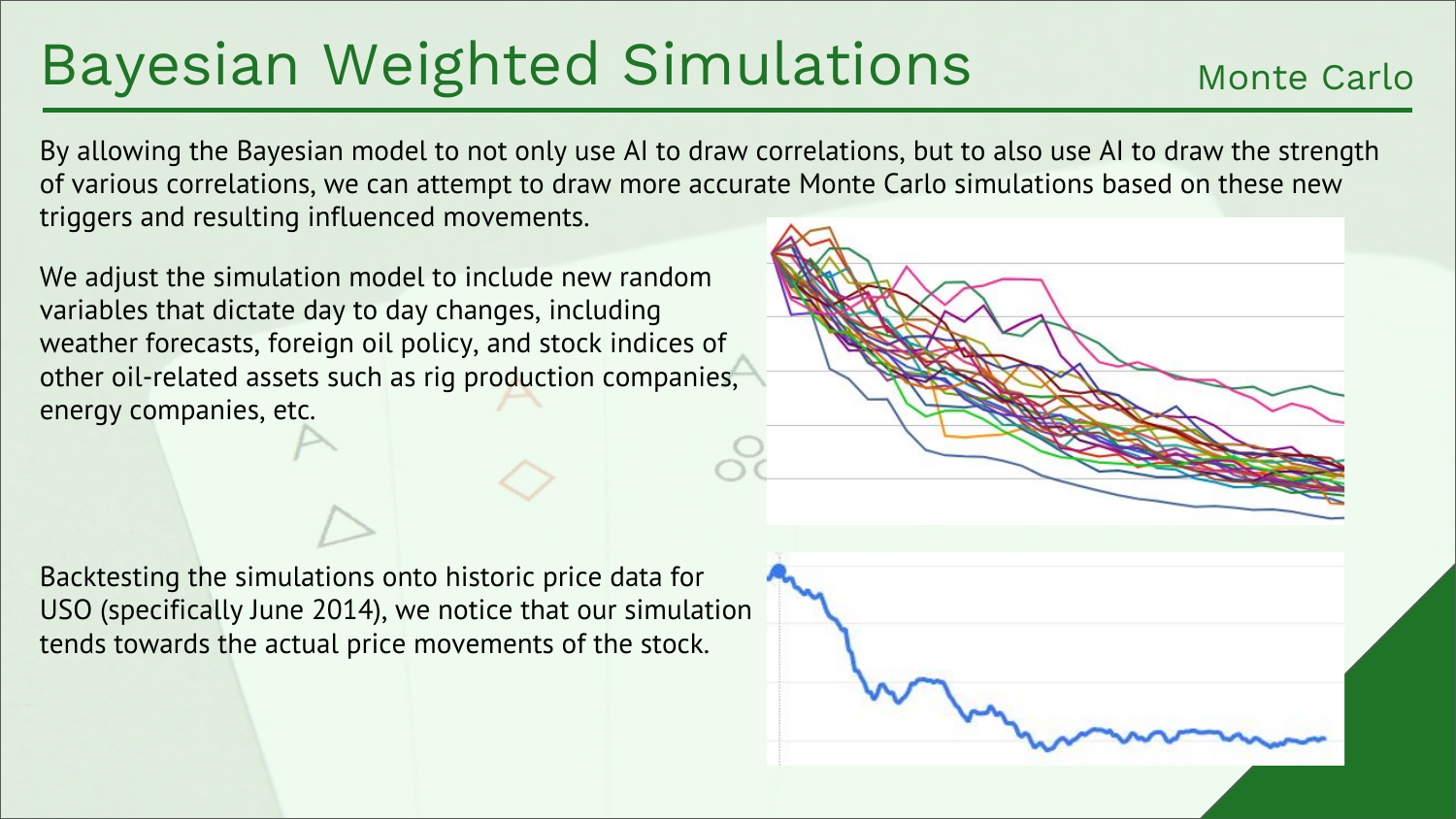#### Future of Monte Carlo Simulations

Monte Carlo

The field of Monte Carlo simulations is one of the most widely used approaches in asset price modeling. It also holds a certain appeal due to the fact that if someone could accurately include all the signals and influences when modeling their simulation, they could theoretically perfectly predict the stock market.

While some obvious signals and resulting influences are obvious to us, they are never the only signals, and so the real problem is figuring out all the different signals, some of which may seem completely uncorrelated, go into the actual price movements of any asset.

With the recent trend in AI, machine learning, and model training, opportunities have opened up to making breakthroughs in furthering the accuracy of Monte Carlo simulations, by drawing correlations no other algorithm or human could make.